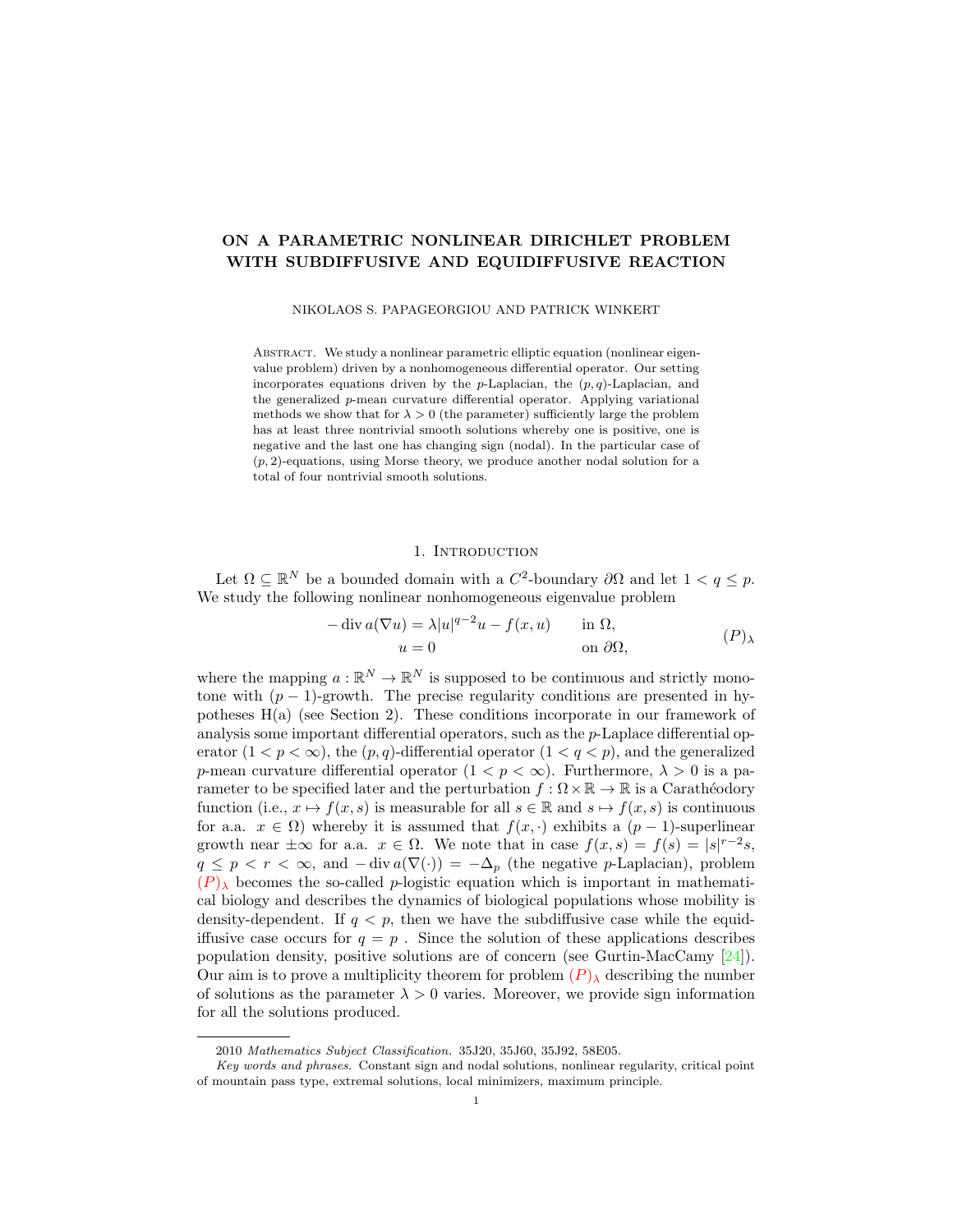[P](#page-0-0)roblem  $(P)$ <sub>λ</sub> was first studied by Ambrosetti-Lupo [\[2\]](#page-23-0), Ambrosetti-Mancini [\[3\]](#page-23-1), and Struwe [\[32\]](#page-24-1), [\[33,](#page-24-2) p. 147]. In all these works the differential operator involved is the Laplacian (i.e.  $a(\xi) = \xi$  for all  $\xi \in \mathbb{R}^N$ ) and the perturbation f is x-independent satisfying either  $f \in C^1(\mathbb{R})$  (see [\[2\]](#page-23-0), [\[3\]](#page-23-1), [\[32\]](#page-24-1)) or f is Lipschitz continuous (see [\[33\]](#page-24-2)). Therein, it is proved that if  $\lambda > \tilde{\lambda}_2$ , where  $\tilde{\lambda}_2$  denotes the second eigenvalue of  $(-\Delta, H_0^1(\Omega))$ , then the problem has at least three nontrivial solutions. However, they do not provide sign information for these solutions. An extension to the study of p-Laplacian equations  $(1 < p < \infty)$  was done by Averna-Motreanu-Marano [\[5\]](#page-23-2), respectively, by Papageorgiou-Papageorgiou [\[29\]](#page-24-3). In the present paper we prove a similar three-solutions-theorem for problem  $(P)_{\lambda}$  $(P)_{\lambda}$  $(P)_{\lambda}$  providing sign information for all solutions obtained. Moreover, in the particular case of  $(p, 2)$ -equations (i.e.,  $a(\xi) = ||\xi||^{p-2}\xi + \xi$  for all  $\xi \in \mathbb{R}^N$  with  $2 < p < \infty$  is the sum of a p-Laplacian and a Laplacian), we obtain the existence of four nontrivial solutions with complete sign information. In fact, as the results of Dancer  $[16]$  suggest (see also Struwe  $[33, p$ . 147]), one cannot expect more than four nontrivial solutions without any symmetry condition on the perturbation, even for  $\lambda > 0$  large.

Our approach is variational based on the critical point theory coupled with the usage of suitable perturbation and truncation techniques and with comparison principles. In the last section we also employ Morse theory (critical groups) dealing with the special case of the  $(p, 2)$ -equation. The main mathematical tools which will be used in this paper are recalled in the next section for the convenience of the reader.

### 2. Mathematical background and hypotheses

<span id="page-1-0"></span>We start with some basic definitions and facts about critical point theory which we will need in the sequel. Let  $X$  be a Banach space and  $X^*$  its topological dual while  $\langle \cdot, \cdot \rangle$  is taken for the duality brackets to the pair  $(X^*, X)$ . We have the following definition.

**Definition 2.1.** The functional  $\varphi \in C^1(X)$  fulfills the Palais-Smale condition at the level  $c \in \mathbb{R}$  (the PS<sub>c</sub>-condition for short) if every sequence  $(u_n)_{n\geq 1} \subseteq X$  satisfying  $\varphi(u_n) \to c$  and  $\varphi'(u_n) \to 0$  in  $X^*$ , admits a strongly convergent subsequence. We say that  $\varphi$  satisfies the Palais-Smale condition (the PS-condition for short) if it satisfies the  $PS_c$ -condition for every  $c \in \mathbb{R}$ .

Using this compactness-type condition, we can prove the following minimax theorem known in the literature as the Mountain Pass Theorem.

<span id="page-1-1"></span>**Theorem 2.2.** If  $\varphi \in C^1(X), u_1, u_2 \in X, ||u_2 - u_1|| > \rho > 0$ ,

 $\max{\{\varphi(u_1), \varphi(u_2)\}} \leq \inf{\{\varphi(u) : ||u - u_1|| = \rho\}} =: \eta_o$ 

and  $\varphi$  satisfies the PS<sub>c</sub>-condition where

$$
c = \inf_{\gamma \in \Gamma} \max_{0 \le t \le 1} \varphi(\gamma(t))
$$

with  $\Gamma = \{ \gamma \in C([0,1], X) : \gamma(0) = u_1, \gamma(1) = u_2 \}$ , then  $c \geq \eta_\rho$  and c is a critical value of  $\varphi$ .

Given  $\varphi \in C^1(X)$  and  $c \in \mathbb{R}$ , we introduce the following sets

| $\varphi^c = \{u \in X : \varphi(u) \leq c\}$            | (the sublevel set of $\varphi$ at c),           |
|----------------------------------------------------------|-------------------------------------------------|
| $K_{\varphi} = \{u \in X : \varphi'(u) = 0\}$            | (the critical set of $\varphi$ ),               |
| $K^c_{\varphi} = \{u \in K_{\varphi} : \varphi(u) = c\}$ | (the critical set of $\varphi$ at the level c). |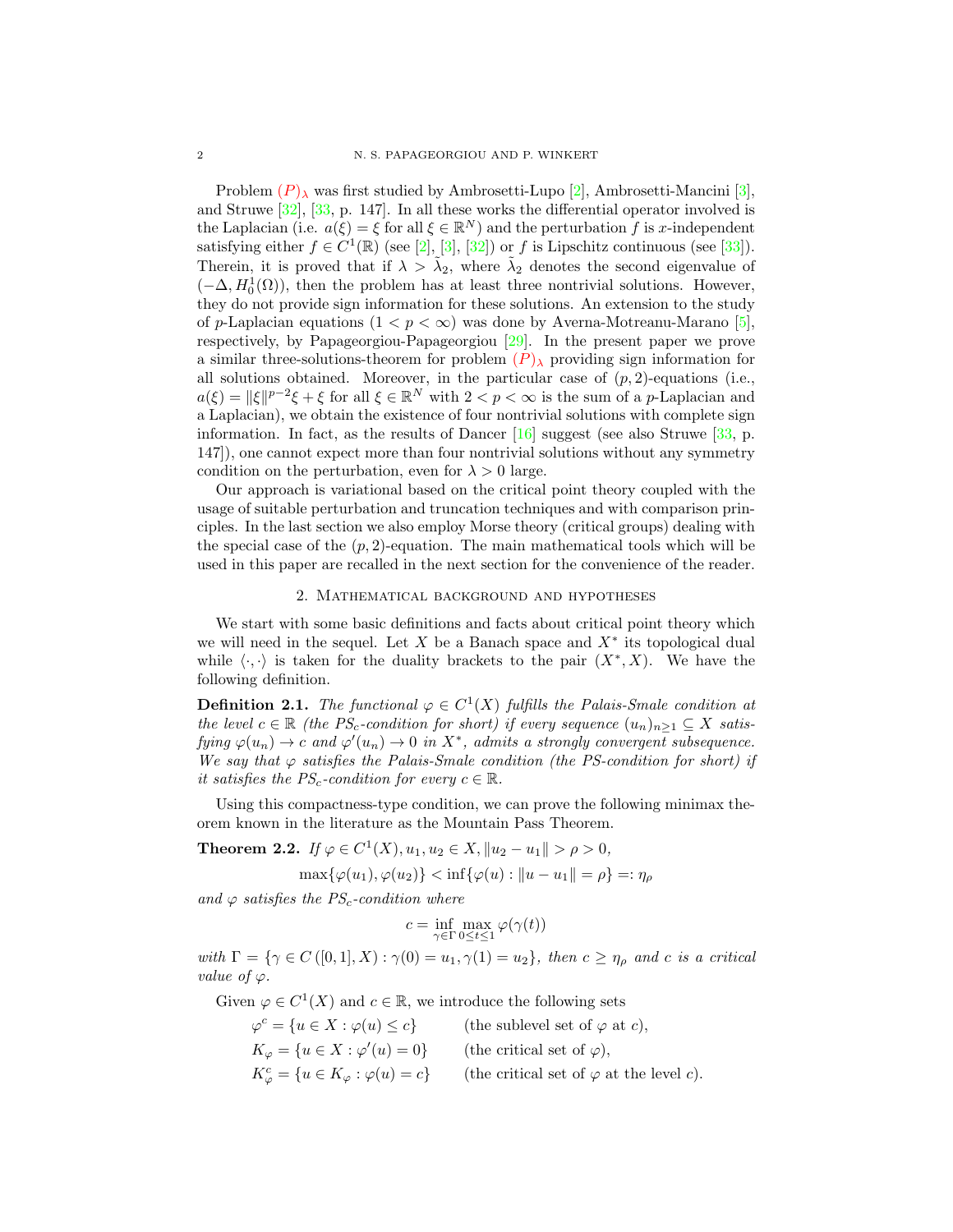Another result from critical point theory, which will be needed, is the so-called Second Deformation Lemma (see, for example, Gasingsiski-Papageorgiou  $[23, p. 628]$ ).

<span id="page-2-0"></span>**Lemma 2.3.** If  $\varphi \in C^1(X)$ ,  $a \in \mathbb{R}$ ,  $a < b \leq +\infty$ ,  $\varphi$  satisfies the PS<sub>c</sub>-condition for every  $c \in [a, b)$ ,  $\varphi$  has no critical values in  $(a, b)$  and  $\varphi^{-1}(a)$  contains at most a finite number of critical points of  $\varphi$ , then there exists a continuous map h:  $[0,1] \times (\varphi^b \setminus K_\varphi^b) \to \varphi^b$  such that

(a)  $h(0, u) = u$  for all  $u \in \varphi^b \setminus K^b_{\varphi};$ (b)  $h\left(1,\varphi^b\setminus K^b_\varphi\right)\subseteq\varphi^a;$ (c)  $h(t, u) = u$  for all  $(t, u) \in [0, 1] \times \varphi^a$ ; (d)  $\varphi(h(t, u)) \leq \varphi(h(s, u))$  for all  $t, s \in [0, 1], s \leq t$ , and all  $u \in \varphi^b \setminus K^b_{\varphi}$ .

**Remark 2.4.** In particular, Lemma [2.3](#page-2-0) implies that  $\varphi^a$  is a strong deformation retract at  $\varphi^b \setminus K_{\varphi}^b$ .

As usual, we denote by  $C_0^1(\overline{\Omega})$  the ordered Banach space

$$
C_0^1(\overline{\Omega}) = \left\{ u \in C^1(\overline{\Omega}) : u \middle|_{\partial \Omega} = 0 \right\}
$$

with positive cone

$$
C_0^1(\overline{\Omega})_+ = \left\{ u \in C_0^1(\overline{\Omega}) : u(x) \ge 0 \,\,\forall x \in \overline{\Omega} \right\},\,
$$

which has a nonempty interior given by

$$
\operatorname{int}\left(C_0^1(\overline{\Omega})_+\right) = \left\{ u \in C_0^1(\overline{\Omega}) : u(x) > 0 \,\,\forall x \in \Omega \text{ and } \frac{\partial u}{\partial n}(x) < 0 \,\,\forall x \in \partial\Omega \right\},\
$$

where  $n = n(x)$  is the outer unit normal at  $x \in \partial \Omega$ .

Let  $g, h \in L^{\infty}(\Omega)$ . We write  $g \prec h$  if for every compact set  $K \subseteq \Omega$  there exists  $\varepsilon > 0$  such that  $g(x) + \varepsilon \leq h(x)$  for a.a.  $x \in K$ . Clearly, if  $g, h \in C(\Omega)$  and  $g(x) < h(x)$  for all  $x \in \Omega$ , then  $g \prec h$ .

In order to accommodate the extra linear term  $-\Delta u$ , an easy modification of the proof of Lemma 3.7 in Filippakis-O'Regan-Papageorgiou [\[20\]](#page-24-6) (see also Arcoya-Ruiz [\[4,](#page-23-3) Proposition 2.6]) leads to the following strong comparison principle.

<span id="page-2-2"></span>**Proposition 2.5.** Let  $\varepsilon \geq 0, p \leq r < \infty$ , and  $g, h \in L^{\infty}(\Omega)$ . If  $u, v \in C_0^1(\overline{\Omega})$  are solutions of

<span id="page-2-1"></span>
$$
-\Delta_p u - \Delta u + \varepsilon |u|^{r-2}u = g \quad \text{in } \Omega,
$$
  

$$
-\Delta_p v - \Delta v + \varepsilon |v|^{r-2}v = h \quad \text{in } \Omega,
$$

and  $v \in \text{int}(C_0^1(\overline{\Omega})_+)$ , then  $v - u \in \text{int}(C_0^1(\overline{\Omega})_+)$ .

Now, we are ready to introduce the hypotheses on the map  $a(\cdot)$ . Let  $\vartheta \in$  $C^1(0, +\infty)$  be a function satisfying

$$
0 < \hat{c} \le \frac{t\vartheta'(t)}{\vartheta(t)} \le c_0 \quad \text{and} \quad c_1 t^{p-1} \le \vartheta(t) \le c_2 \left(1 + t^{p-1}\right) \tag{2.1}
$$

for all  $t > 0$  and with some constants  $\hat{c}$ ,  $c_0$ ,  $c_1$ ,  $c_2 > 0$ .

Then the hypotheses on  $a(\cdot)$  are the following.

H(a):  $a(\xi) = a_0(||\xi||)\xi$  for all  $\xi \in \mathbb{R}^N$  with  $a_0(t) > 0$  for all  $t > 0$  and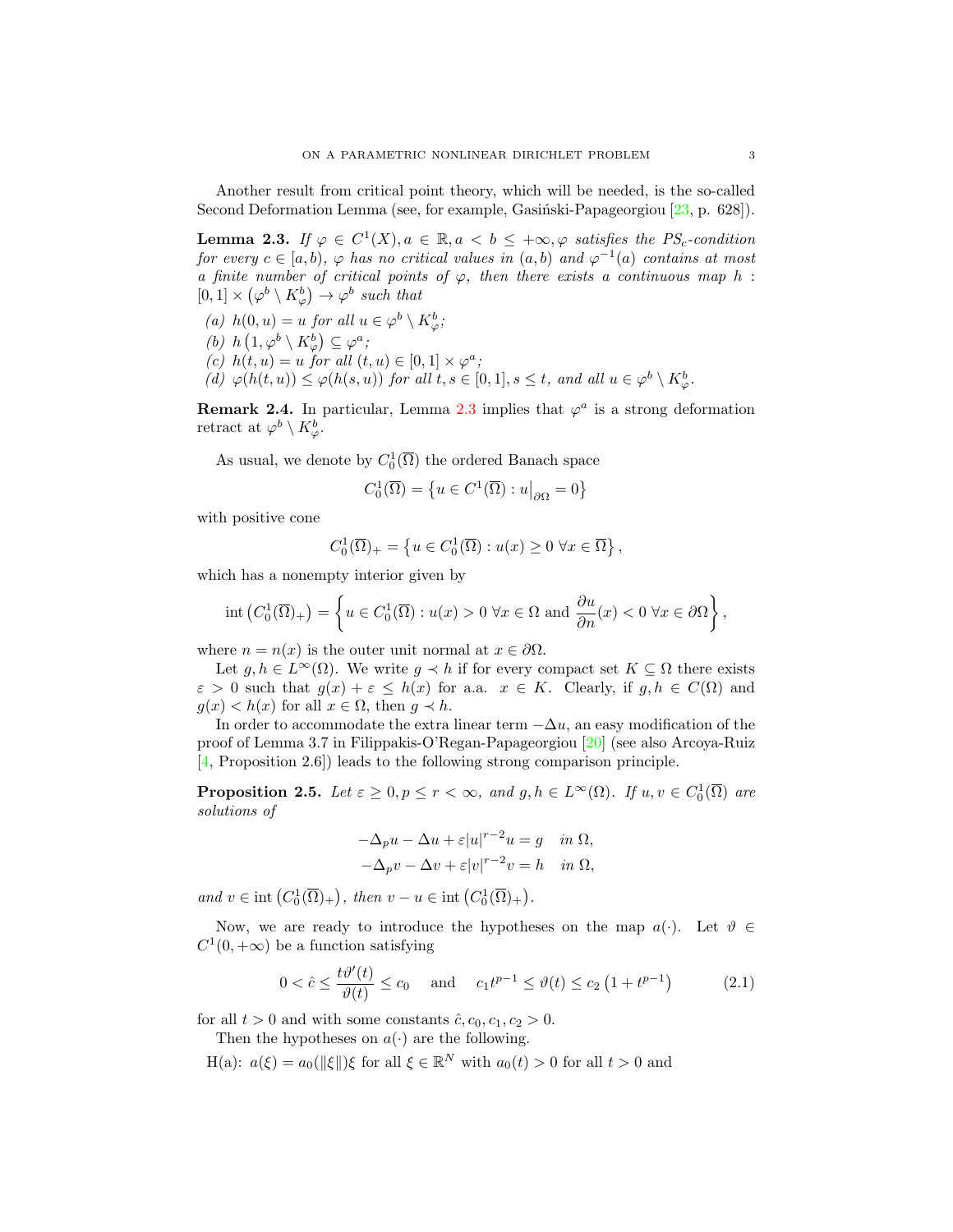(i)  $a_0 \in C^1(0,\infty), t \mapsto ta_0(t)$  is strictly increasing,  $\lim_{t\to 0^+} ta_0(t) = 0$ , and  $\lim_{t\to 0^+}$  $ta'_0(t)$  $\frac{\partial a_0(t)}{\partial a_0(t)} > -1;$ (ii)  $\|\nabla a(\xi)\| \leq c_3 \frac{\vartheta(\|\xi\|)}{\|\xi\|}$  $\frac{(\|\mathcal{S}\|)}{\|\xi\|}$  for all  $\xi \in \mathbb{R}^N \setminus \{0\}$  and some  $c_3 > 0$ ; (iii)  $(\nabla a(\xi)y, y)_{\mathbb{R}^N} \geq \frac{\vartheta(\|\xi\|)}{\|\xi\|}$  $\frac{(\|\mathcal{S}\|)}{\|\xi\|} \|y\|^2$  for all  $\xi \in \mathbb{R}^N \setminus \{0\}$  and all  $y \in \mathbb{R}^N$ .

**Remark 2.6.** From hypothesis H(a)(i) we see at once that  $a \in C^1(\mathbb{R}^N \setminus \{0\}, \mathbb{R}^N) \cap$  $C(\mathbb{R}^N,\mathbb{R}^N)$  implying that hypotheses H(a)(ii), (iii) make sense. Let  $G_0(t)$  =  $\int_0^t sa_0(s)ds$  and consider the function  $G : \mathbb{R}^N \to \mathbb{R}$  defined by  $G(\xi) = G_0(\|\xi\|)$ for all  $\xi \in \mathbb{R}^N$ . Then

$$
\nabla G(\xi) = G_0'(\|\xi\|) \frac{\xi}{\|\xi\|} = a_0(\|\xi\|) \xi = a(\xi) \quad \text{ for all } \xi \in \mathbb{R}^N \setminus \{0\}.
$$

Note that by virtue of hypothesis H(a)(i), we have  $\nabla G(0) = 0$  as well. Evidently  $G(\cdot)$  is convex and  $G(0) = 0$ ,  $\nabla G(\xi) = a(\xi)$  for all  $\xi \in \mathbb{R}^N$ . Hence we have the estimate

$$
G(\xi) \le (a(\xi), \xi)_{\mathbb{R}^N} \quad \text{for all } \xi \in \mathbb{R}^N. \tag{2.2}
$$

The hypotheses  $H(a)$ ,  $(2.1)$  and the integral form of the mean value theorem lead to the following lemma, which summarizes the main properties of the map  $a(\cdot)$ .

<span id="page-3-0"></span>**Lemma 2.7.** Let the hypotheses  $H(a)$  be satisfied. Then, there hold

- (a)  $\xi \rightarrow a(\xi)$  is maximal monotone and strictly monotone:
- (b)  $||a(\xi)|| \leq c_4 \left(1 + ||\xi||^{p-1}\right)$  for all  $\xi \in \mathbb{R}^N$  and some  $c_4 > 0$ ;
- (c)  $(a(\xi), \xi)_{\mathbb{R}^N} \geq \frac{c_1}{p-1} ||\xi||^p$  for all  $\xi \in \mathbb{R}^N$ .

As a direct consequence of Lemma [2.7](#page-3-0) we obtain the following growth estimates for the potential  $G(\cdot)$ .

<span id="page-3-1"></span>Corollary 2.8. If hypotheses  $H(a)$  hold, then

$$
\frac{c_1}{p(p-1)}\|\xi\|^p \le G(\xi) \le c_5\left(1 + \|\xi\|^p\right) \quad \text{for all } \xi \in \mathbb{R}^N \text{ and some } c_5 > 0.
$$

**Example 2.9.** The following maps satisfy hypotheses  $H(a)$ :

(a) Let  $a(\xi) = ||\xi||^{p-2}\xi$  with  $1 < p < \infty$ . This map corresponds to the *p*-Laplace differential operator defined by

$$
\Delta_p u = \text{div}\left(\|\nabla u\|^{p-2} \nabla u\right) \quad \text{for all } u \in W_0^{1,p}(\Omega).
$$

The potential is  $G(\xi) = \frac{1}{p} ||\xi||^p$  for all  $\xi \in \mathbb{R}^N$ .

(b) The function  $a(\xi) = ||\xi||^{p-2}\xi + \mu ||\xi||^{q-2}\xi$  with  $1 < q < p$  and  $\mu > 0$  compares with the  $(p, q)$ -differential operator defined by  $\Delta_p u + \mu \Delta_q u$  for all  $u \in W_0^{1,p}(\Omega)$ . The potential is  $G(\xi) = \frac{1}{p} ||\xi||^p + \frac{\mu}{q} ||\xi||^q$  for all  $\xi \in \mathbb{R}^N$ . Equations driven by a  $(p, q)$ -differential operator arise in mathematical physics such as quantum physics (for existence of soliton solutions, see Benci-D'Avenia-Fortunato-Pisani  $[6]$ ) and in plasma physics and biophysics (see Cherfils-Il'yasov  $[11]$ ). Recently, there have been some existence and multiplicity results for such operators. We refer to the works of Cingolani-Degiovanni [\[12\]](#page-24-8), Medeiros-Perera [\[27\]](#page-24-9), Papageorgiou-Smyrlis [\[30\]](#page-24-10), and Sun [\[34\]](#page-24-11).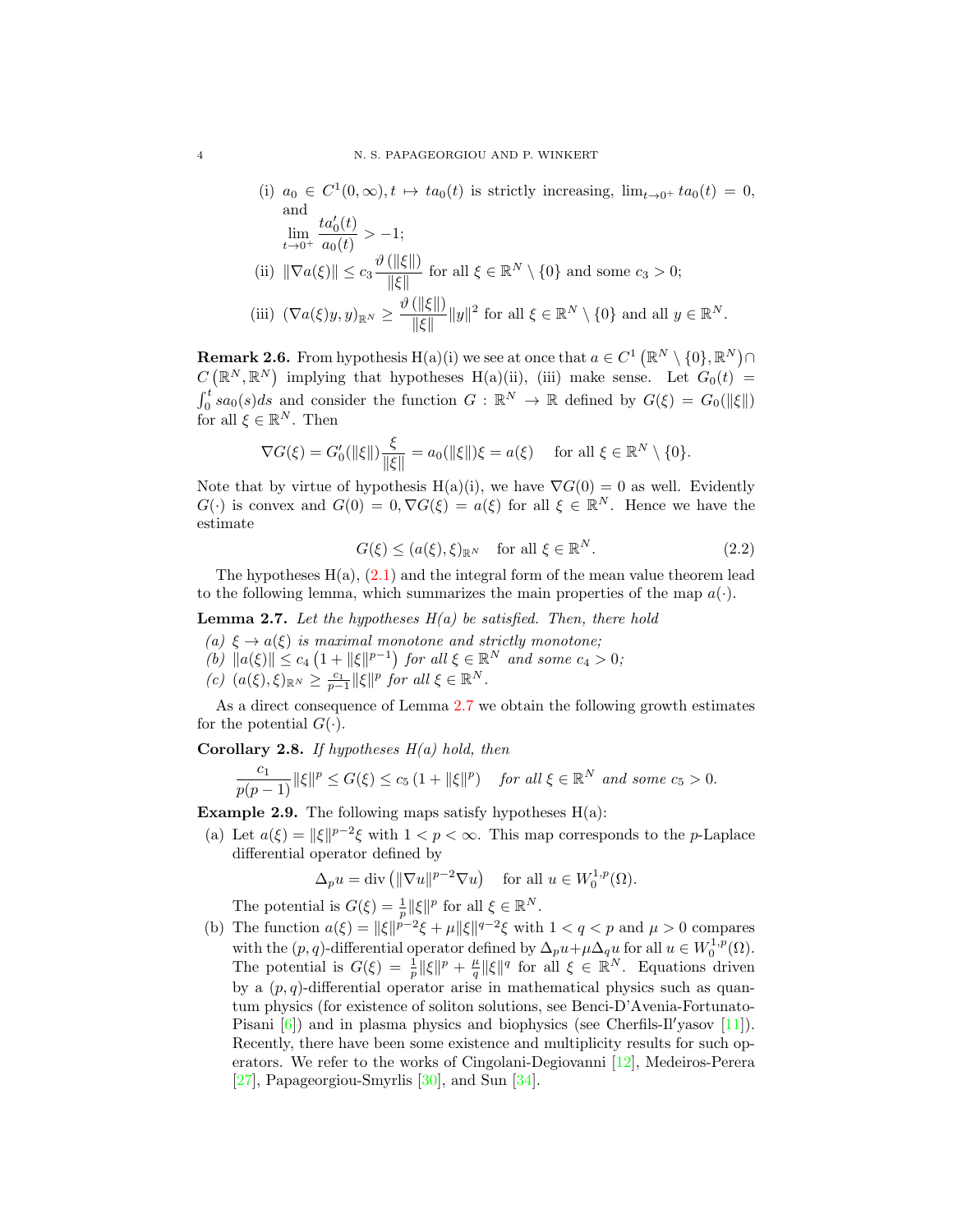(c) If  $a(\xi) = (1 + ||\xi||^2)^{\frac{p-2}{2}} \xi$  with  $1 < p < \infty$ , then this map represents the generalized  $p$ -mean curvature differential operator defined by

$$
\operatorname{div}\left[ (1 + \|\nabla u\|^2)^{\frac{p-2}{2}} \nabla u \right] \quad \text{ for all } u \in W_0^{1,p}(\Omega).
$$

The potential is  $G(\xi) = \frac{1}{p} \left[ (1 + ||\xi||^2)^{\frac{p}{2}} - 1 \right]$  for all  $\xi \in \mathbb{R}^N$ .

(d) Let  $a(\xi) = ||\xi||^{p-2}\xi \pm \frac{||\xi||^{p-2}\xi}{1+||\xi||^p}$  with  $2 \le p < \infty$ . Then, the potential is given by  $G(\xi) = \frac{1}{p} ||\xi||^p \pm \frac{1}{p} \ln(1+||\xi||^p)$  for all  $\xi \in \mathbb{R}^N$ . It should be mentioned the work of Clément-García-Huidobro-Manásevich-Schmitt [\[14\]](#page-24-12) where the authors also consider nonlinear nonhomogeneous equations using tools from the theory of Orlicz spaces producing solutions of constant sign for a different nonlinearity than ours.

Now, let  $f_0 : \Omega \times \mathbb{R} \to \mathbb{R}$  be a Carathéodory function with subcritical growth in the second argument, that is

$$
|f_0(x,s)| \le a(x) + c|s|^{r-1} \quad \text{ for a.a. } x \in \Omega \text{, for all } s \in \mathbb{R},
$$

with  $a \in L^{\infty}(\Omega)_{+}, c > 0$ , and  $1 < r < p^*$ , where  $p^*$  is the critical exponent of p given by

$$
p^* = \begin{cases} \frac{Np}{N-p} & \text{if } p < N, \\ +\infty & \text{if } p \ge N. \end{cases}
$$

Let  $F_0(x, s) = \int_0^s f_0(x, t)dt$  and let  $\varphi_0: W_0^{1, p}(\Omega) \to \mathbb{R}$  be the  $C^1$ -functional defined by

$$
\varphi_0(u)=\int_\Omega G(\nabla u)dx-\int_\Omega F_0(x,u)dx\quad\text{for all }u\in W^{1,p}_0(\Omega).
$$

The following result is essentially due to Motreanu-Papageorgiou [\[28\]](#page-24-13) (see also Brezis-Nirenberg [\[7\]](#page-23-5), García Azorero-Peral Alonso-Manfredi [\[21\]](#page-24-14) and Winkert [\[35\]](#page-24-15) for earlier results in this direction). The result is a consequence of the nonlinear regularity theory (see  $[25]$ ,  $[26]$ ).

<span id="page-4-1"></span>**Proposition 2.10.** Let the assumptions in  $H(a)$  be satisfied. If  $u_0 \in W_0^{1,p}(\Omega)$  is a local  $C_0^1(\overline{\Omega})$ -minimizer of  $\varphi_0$ , i.e., there exists  $\rho_0 > 0$  such that

 $\varphi_0(u_0) \leq \varphi_0(u_0 + h)$  for all  $h \in C_0^1(\overline{\Omega})$  with  $||h||_{C_0^1(\overline{\Omega})} \leq \rho_0$ ,

then  $u_0 \in C_0^{1,\beta}(\overline{\Omega})$  for some  $\beta \in (0,1)$  and  $u_0$  is also a local  $W_0^{1,p}(\Omega)$ -minimizer of  $\varphi_0$ , i.e., there exists  $\rho_1 > 0$  such that

$$
\varphi_0(u_0) \leq \varphi_0(u_0 + h)
$$
 for all  $h \in W_0^{1,p}(\Omega)$  with  $||h||_{W_0^{1,p}(\Omega)} \leq \rho_1$ .

Let  $\frac{1}{p} + \frac{1}{p'} = 1$  and let  $A: W_0^{1,p}(\Omega) \to W^{-1,p'}(\Omega)$  be the nonlinear map defined by

<span id="page-4-0"></span>
$$
\langle A(u), v \rangle = \int_{\Omega} (a(\nabla u), \nabla v)_{\mathbb{R}^N} dx \quad \text{for all } u, v \in W_0^{1, p}(\Omega). \tag{2.3}
$$

The following result summarizes the basic properties of A (see, for example, Gasiński-

Papageorgiou [\[22,](#page-24-18) p. 562]).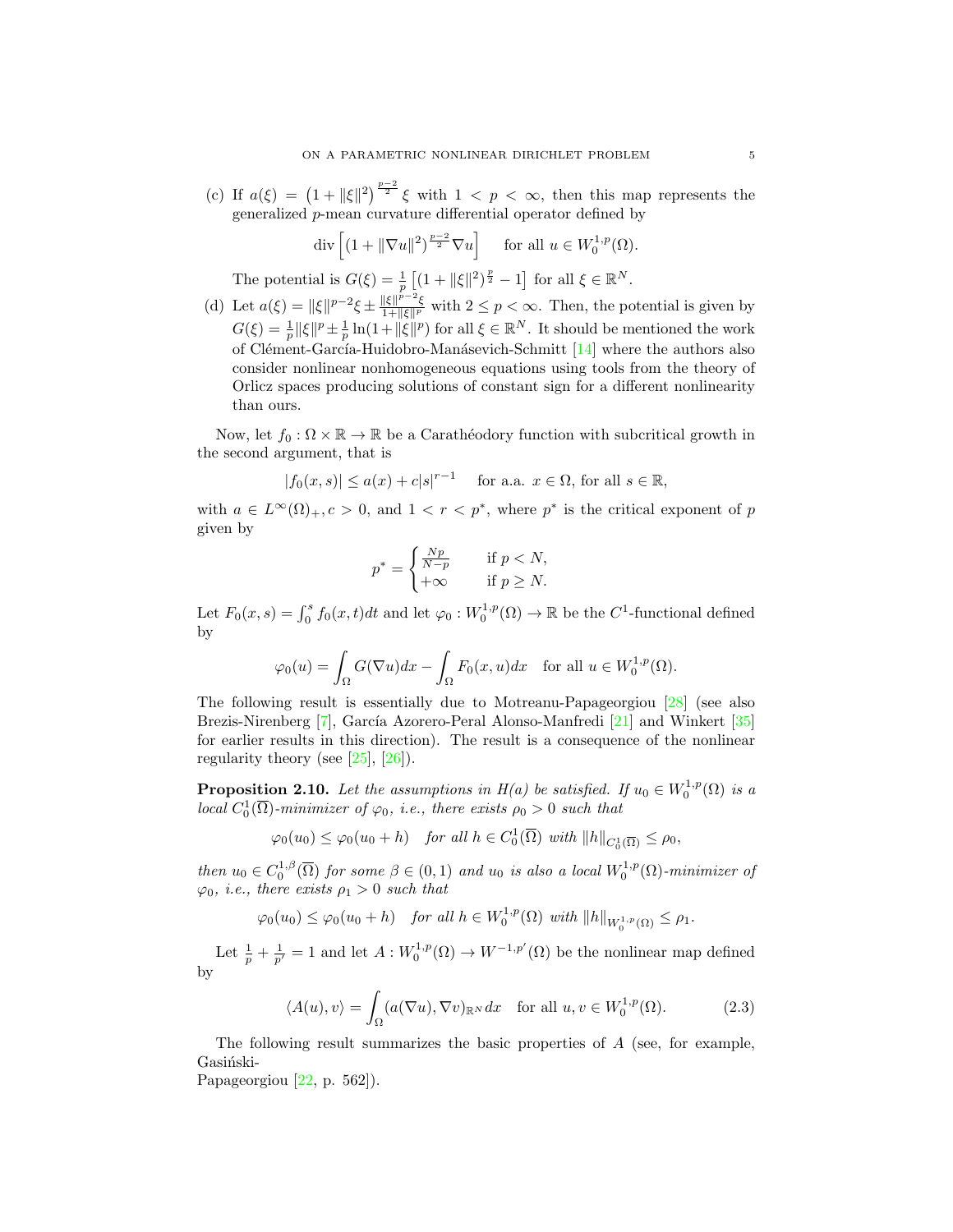<span id="page-5-2"></span>**Proposition 2.11.** If hypotheses  $H(a)$  hold, then  $A: W_0^{1,p}(\Omega) \to W^{-1,p'}(\Omega)$  defined by [\(2.3\)](#page-4-0) is continuous, monotone (hence maximal monotone), and of type  $(S)_+,$  i.e., if  $u_n \rightharpoonup u$  in  $W_0^{1,p}(\Omega)$  and  $\limsup_{n\to\infty} \langle A(u_n), u_n - u \rangle \leq 0$ , then  $u_n \to u$ in  $W_0^{1,p}(\Omega)$ .

By  $\Delta_r$ ,  $1 < r < \infty$ , we denote the special case of the map above corresponding to the r-Laplacian, i.e.,

$$
\langle \Delta_r(u), v \rangle = \int_{\Omega} \|\nabla u\|^{r-2} (\nabla u, \nabla v)_{\mathbb{R}^N} dx \quad \text{for all } u, v \in W_0^{1,r}(\Omega).
$$

If  $r = 2$ , it reduces to the Laplacian and we write  $\Delta_2 = \Delta \in \mathcal{L}(H_0^1(\Omega), H^{-1}(\Omega)).$ 

Next let us recall some basic facts about the spectrum of the negative Dirichlet r-Laplacian, i.e., of  $(-\Delta_r, W_0^{1,r}(\Omega))$  with  $1 < r < \infty$ . We consider the following nonlinear eigenvalue problem

<span id="page-5-0"></span>
$$
-\Delta_r u = \hat{\lambda}|u|^{r-2}u \quad \text{in } \Omega,
$$
  
\n
$$
u = 0 \quad \text{on } \partial\Omega.
$$
 (2.4)

A number  $\hat{\lambda} \in \mathbb{R}$  is an eigenvalue of  $(-\Delta_r, W_0^{1,r}(\Omega))$  if problem  $(2.4)$  admits a nontrivial solution  $\hat{u} \in W_0^{1,p}(\Omega)$  which is called an eigenfunction corresponding to the eigenvalue  $\hat{\lambda}$ . By  $\hat{\sigma}(r)$  we denote the set of eigenvalues of  $(-\Delta_r, W_0^{1,r}(\Omega))$ . It is known that the set  $\hat{\sigma}(r)$  has a smallest element  $\hat{\lambda}_1(r)$ , which has the following properties:

- $\hat{\lambda}_1(r)$  is positive;
- $\hat{\lambda}_1(r)$  is isolated, that is, there exists  $\varepsilon > 0$  such that  $\left[\hat{\lambda}_1(r), \hat{\lambda}_1(r) + \varepsilon\right] \cap$  $\hat{\sigma}(r) = \hat{\lambda}_1(r);$
- $\hat{\lambda}_1(r)$  is simple, that is, if u, v are two eigenfunctions corresponding to  $\hat{\lambda}_1(r)$ , then  $u = kv$  for some  $k \in \mathbb{R}$ ;
- •

<span id="page-5-1"></span>
$$
\hat{\lambda}_1(r) = \inf \left[ \frac{\|\nabla u\|_{L^r(\Omega)}^r}{\|u\|_{L^r(\Omega)}^r} : u \in W_0^{1,r}(\Omega), u \neq 0 \right].
$$
\n(2.5)

In [\(2.5\)](#page-5-1) the infimum is realized on the corresponding one dimensional eigenspace. Regarding [\(2.5\)](#page-5-1) it is also clear that the eigenfunctions corresponding to  $\hat{\lambda}_1(r)$ do not change sign. In fact it turns out that  $\hat{\lambda}(r)$  is the only eigenvalue with eigenfunctions of constant sign. All the other eigenvalues have eigenfunctions which are nodal (i.e., sign changing). In what follows by  $\hat{u}_1(r)$  we denote the  $L^r$ normalized (i.e.,  $\|\hat{u}_1(r)\|_{L^r(\Omega)} = 1$ ) positive eigenfunction corresponding to  $\hat{\lambda}_1(r)$ . The nonlinear regularity theory and the nonlinear maximum principle imply that  $\hat{u}_1(r) \in \text{int}(C_0^1(\overline{\Omega})_+)$  (see [\[25\]](#page-24-16), [\[26\]](#page-24-17) and [\[23,](#page-24-5) pp. 737–738]). Furthermore, the set  $\hat{\sigma}(r)$  is closed and since  $\hat{\lambda}_1(r)$  is isolated the second eigenvalue  $\hat{\lambda}_2(r)$  is well-defined by

$$
\hat{\lambda}_2(r) = \inf \left[ \hat{\lambda} \in \hat{\sigma}(r) : \hat{\lambda} > \hat{\lambda}_1(r) \right].
$$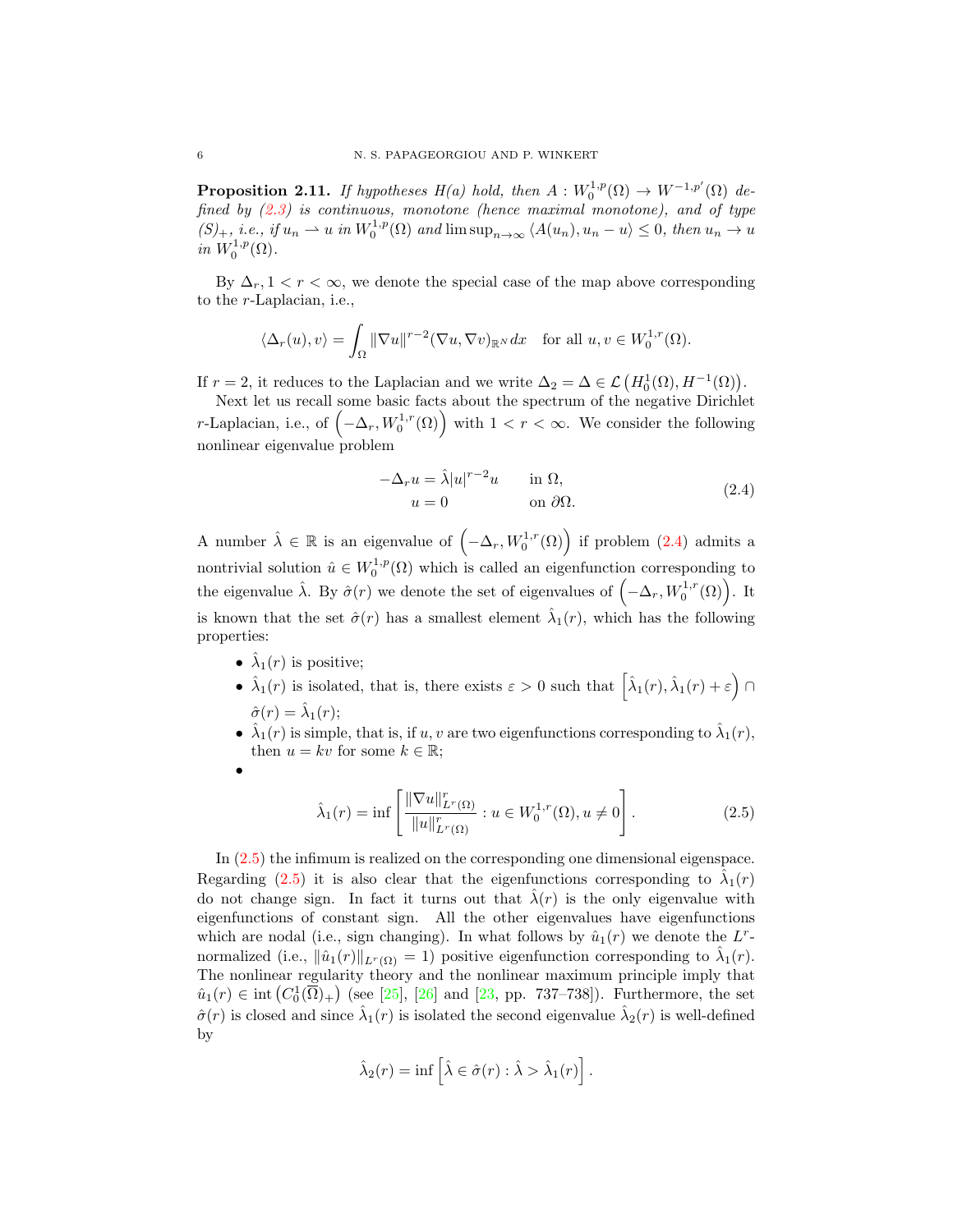Now, let  $\partial B_1^{L^r} = \{u \in L^r(\Omega) : ||u||_{L^r(\Omega)} = 1\}$  and  $M_r = W_0^{1,r}(\Omega) \cap \partial B_1^{L^r}$ . Then,  $\hat{\lambda}_2(r)$  admits the following variational characterization (see Cuesta-de Figueiredo-Gossez  $[15]$ .

<span id="page-6-0"></span>Proposition 2.12. There holds

$$
\hat{\lambda}_2(r) = \inf_{\hat{\gamma} \in \hat{\Gamma}(r)} \max_{-1 \leq t \leq 1} \|\nabla \hat{\gamma}(t)\|_{L^r(\Omega)}^r,
$$

where  $\hat{\Gamma}(r) = \{\hat{\gamma} \in C \left([-1, 1], M_r\right) : \hat{\gamma}(-1) = -\hat{u}_1(r), \hat{\gamma}(1) = \hat{u}_1(r)\}.$ 

The Lusternik-Schnirelmann minimax scheme gives a whole strictly increasing sequence  $(\hat{\lambda}_k(r))$ of eigenvalues, but it is not known if this sequence exhausts  $k \geq 1$ the whole set  $\hat{\sigma}(r)$ . Indeed, this is true if  $N = 1$  (ordinary differential equations) or if  $r = 2$  (linear eigenvalue problem). In the latter case by  $E\left(\hat{\lambda}_k(2)\right), k \geq 1$ , we denote the eigenspace corresponding to the eigenvalue  $\hat{\lambda}_k(2), k \geq 1$ .

Next, let us recall some basic facts about Morse theory. Let  $X$  be a Banach space and let  $(Y_1, Y_2)$  be a topological pair such that  $Y_2 \subseteq Y_1 \subseteq X$ . For every integer  $k \geq 0$ , the term  $H_k(Y_1, Y_2)$  stands for the  $k =$ -relative singular homology group with integer coefficients. For  $k < 0$ , we have  $H_k(Y_1, Y_2) = 0$ . Let  $\varphi \in C^1(X)$ and let  $u \in X$  be an isolated critical point of  $\varphi$  with  $\varphi(u) = c$  (i.e.,  $u \in K_{\varphi}^{c}$ ). The critical groups of  $\varphi$  at  $u \in K_{\varphi}^{c}$  are defined by

$$
C_k(\varphi, u) = H_k(\varphi^c \cap U, \varphi^c \cap U \setminus \{u\}) \quad \text{for all } k \ge 0,
$$

where U is a neighborhood of u such that  $K_{\varphi} \cap \varphi^c \cap U = \{u\}$ . The excision property of singular homology implies that this definition of critical groups is independent of the particular choice of the neighborhood U.

Suppose that  $\varphi \in C^1(X)$  satisfies the PS-condition and inf  $\varphi(K_{\varphi}) > -\infty$ . Let  $c < \inf \varphi(K_{\varphi})$ . The critical groups of  $\varphi$  at infinity are defined by

$$
C_k(\varphi,\infty) = H_k(X,\varphi^c) \quad \text{for all } k \ge 0.
$$

This definition is independent of the choice of the level  $c < \inf \varphi(K_{\varphi})$  which is a consequence of the Second Deformation Lemma stated in Lemma [2.3.](#page-2-0)

We assume that  $K_{\varphi}$  is finite and introduce the following series in  $t \in \mathbb{R}$ :

<span id="page-6-1"></span>
$$
M(t, u) = \sum_{k \ge 0} \text{rank } C_k(\varphi, u)t^k \quad \text{for all } u \in K_{\varphi},
$$
  

$$
P(t, \infty) = \sum_{k \ge 0} \text{rank } C_k(\varphi, \infty)t^k.
$$

Then, the Morse relation reads as follows:

$$
\sum_{u \in K_{\varphi}} M(t, u) = P(t, \infty) + (1 + t)Q(t) \quad \text{for all } t \in \mathbb{R},
$$
\n(2.6)

where  $Q(t)$  is a formal series in  $t \in \mathbb{R}$  with nonnegative integer coefficients.

It is well-known that if a functional satisfies the PS-condition or the C-condition and it is bounded below, then it is coercive (see Caklović-Li-Willem  $[9]$  $[9]$  and Gasinski-Papageorgiou [\[23,](#page-24-5) p. 614]). The converse is in general not true. However, in the setting of this work the converse is true.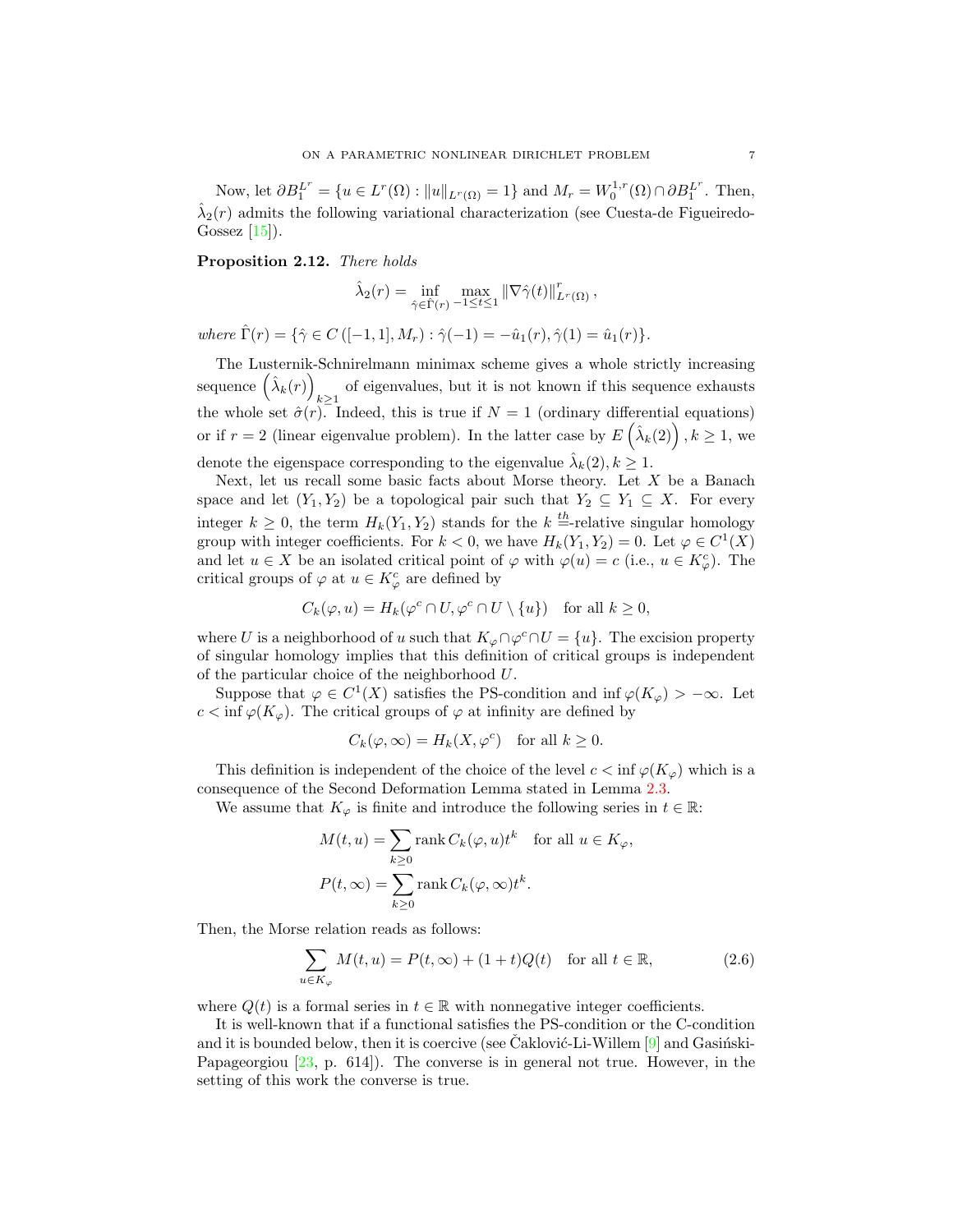More precisely, let  $\hat{f}:\Omega\times\mathbb{R}\to\mathbb{R}$  be a Carathéodory function such that

$$
\left|\hat{f}(x,s)\right| \le a(x)\left(1+|s|^{r-1}\right) \quad \text{for a.a. } x \in \Omega, \text{ for all } s \in \mathbb{R},
$$

with  $a \in L^{\infty}(\Omega)_{+}$ , and  $p \leq r < p^*$ . We set  $\hat{F}(x, s) = \int_0^s \hat{f}(x, t) dt$  and consider the  $C^1$ -functional  $\hat{\varphi}: W_0^{1,p}(\Omega) \to \mathbb{R}$  defined by

<span id="page-7-1"></span><span id="page-7-0"></span>
$$
\hat{\varphi}(u) = \int_{\Omega} G(\nabla u) dx - \int_{\Omega} \hat{F}(x, u) dx.
$$

<span id="page-7-3"></span>**Proposition 2.13.** If  $\hat{\varphi}$  is coercive, then it satisfies the PS-condition.

*Proof.* Suppose  $(u_n)_{n\geq 1} \subseteq W_0^{1,p}(\Omega)$  is a PS-sequence, that is

$$
|\hat{\varphi}(u_n)| \le \tilde{M} \quad \text{for some } \tilde{M} > 0, \text{ for all } n \ge 1,
$$
\n(2.7)

$$
\hat{\varphi}'(u_n) \to 0 \quad \text{in } W^{-1,p'}(\Omega). \tag{2.8}
$$

The statement in [\(2.7\)](#page-7-0) along with the coercivity of  $\hat{\varphi}$  implies that  $(u_n)_{n>1} \subseteq$  $W_0^{1,p}(\Omega)$  is bounded. Therefore, we may assume that

$$
u_n \rightharpoonup u \quad \text{in } W_0^{1,p}(\Omega) \quad \text{and} \quad u_n \to u \quad \text{in } L^p(\Omega). \tag{2.9}
$$

From [\(2.8\)](#page-7-1) it follows

$$
\left| \langle A(u_n), v \rangle - \int_{\Omega} \hat{f}(x, u_n) v dx \right| \leq \frac{\varepsilon_n \|v\|_{W_0^{1, p}(\Omega)}}{1 + \|u_n\|_{W_0^{1, p}(\Omega)}},
$$

for all  $v \in W_0^{1,p}(\Omega)$  with  $\varepsilon_n \to 0^+$ . Now, choosing  $v = u_n - u$ , passing to the limit as  $n \to \infty$ , and using the convergence properties in  $(2.9)$  we obtain

<span id="page-7-2"></span>
$$
\lim_{n \to \infty} \langle A(u_n), u_n - u \rangle = 0,
$$

which by the  $(S)$ <sub>+</sub>-property of A (see Proposition [2.11\)](#page-5-2) gives  $u_n \to u$  in  $W_0^{1,p}(\Omega)$ . Hence,  $\hat{\varphi}$  fulfills the PS-condition.

Finally we conclude this section by fixing our notation. Throughout this paper we denote the norm of  $W_0^{1,p}(\Omega)$  through  $\|\cdot\|_{W_0^{1,p}(\Omega)}$  and thanks to Poincare's inequality we have  $||u||_{W_0^{1,p}(\Omega)} = ||\nabla u||_{L^p(\Omega)}$  for all  $u \in W_0^{1,p}(\Omega)$ . The norm of  $\mathbb{R}^N$ is denoted by  $\|\cdot\|$  and  $(\cdot, \cdot)_{\mathbb{R}^N}$  stands for the inner product in  $\mathbb{R}^N$ . For  $s \in \mathbb{R}$ , we set  $s^{\pm} = \max\{\pm s, 0\}$  and for  $u \in W_0^{1,p}(\Omega)$  we define  $u^{\pm}(\cdot) = u(\cdot)^{\pm}$ . It is well known that

$$
u^{\pm} \in W_0^{1,p}(\Omega), \quad |u| = u^+ + u^-, \quad u = u^+ - u^-.
$$

The Lebesgue measure on  $\mathbb{R}^N$  is given by  $|\cdot|_N$ . Finally, for any Carathéodory function  $h : \Omega \times \mathbb{R} \to \mathbb{R}$ , we define the Nemytskij operator corresponding to the function h by

$$
N_h(u)(\cdot) = h(\cdot, u(\cdot)) \quad \text{for all } u \in W_0^{1,p}(\Omega).
$$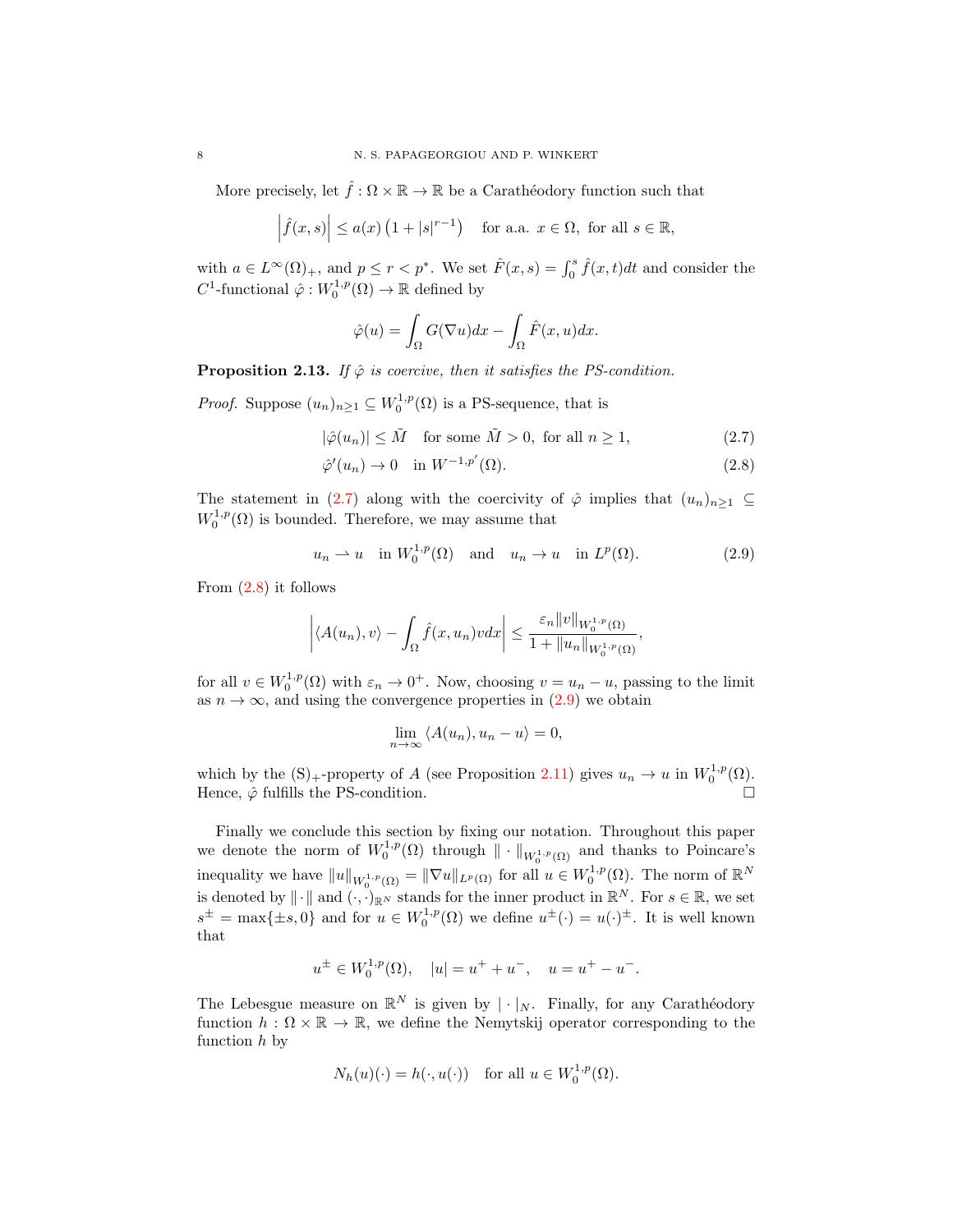#### 3. Three solutions

This section is devoted to the study of problem  $(P)_{\lambda}$  $(P)_{\lambda}$  $(P)_{\lambda}$  with  $\lambda > 0$  appropriately large. We prove the existence of at least three nontrivial smooth solutions including complete sign information for these solutions. Precisely, it will be shown that the first solution is positive, the second one is negative, and the last one has changing sign (nodal).

Before we start with our results we state some stronger hypotheses on the map  $a(\cdot)$  as in H(a) which will be needed in our proofs.

- H(a)':  $a(\xi) = a_0(\|\xi\|) \xi$  for all  $\xi \in \mathbb{R}^N$  with  $a_0(t) > 0$  for all  $t > 0$ , hypotheses  $H(a)'(i)$ –(iii) are the same as the corresponding hypotheses  $H(a)(i)$ –(iii) and
	- (iv) if  $G_0(t) = \int_0^t sa_0(s)ds$  for all  $t > 0$ , then  $t \mapsto G_0\left(t^{\frac{1}{q}}\right)$  is convex in  $(0, +\infty)$  and

<span id="page-8-2"></span>
$$
\limsup_{t \to 0^+} \frac{G_0(t)}{t^q} < +\infty.
$$

<span id="page-8-1"></span>**Remark 3.1.** The examples presented in Section [2](#page-1-0) still satisfy hypotheses  $H(a)$ . Note that hypothesis  $H(a)'(iv)$  implies

$$
G(\xi) \le c_6 \left( \|\xi\|^q + \|\xi\|^p \right) \quad \text{for all } \xi \in \mathbb{R}^N,\tag{3.1}
$$

with some  $c_6 > 0$ .

The hypotheses on the perturbation  $f$  are the following:  $H(f)_1: f: \Omega \times \mathbb{R} \to \mathbb{R}$  is a Carathéodory function such that

(i) for every  $\rho > 0$ , there exists  $a_{\rho} \in L^{\infty}(\Omega)_{+}$  such that

 $|f(x, s)| \le a_{\rho}(x)$  for a.a.  $x \in \Omega$  and for all  $|s| \le \rho$ ;

(ii)  $\lim_{s \to \pm \infty} \frac{f(x, s)}{|s|^{p-2} s}$  $\frac{\partial f(x, y)}{\partial s|p-2s}$  = + $\infty$  uniformly for a.a.  $x \in \Omega$ ; (iii)  $\lim_{s \to 0} \frac{f(x, s)}{|s|^{q-2} s}$  $\frac{\int_{S}^{x}(x, y)}{|s|^{q-2}s} = 0$  uniformly for a.a.  $x \in \Omega$ .

**Remark 3.2.** We point out that no growth restriction is imposed on  $f(x, \cdot)$ . This is in contrast to the considerations in [\[5\]](#page-23-2) and [\[29\]](#page-24-3), where it is required that  $f(x, \cdot)$ has subcritical growth for a.a.  $x \in \Omega$ .

**Example 3.3.** The following functions satisfy hypotheses  $H(f)_1$ :

$$
f_1(x, s) = a(x)|s|^{r-2}s
$$
 and  $f_2(x, s) = a(x)|s|^{p-2}s\ln(1+|s|)$ 

with  $a \in L^{\infty}(\Omega)$  and  $p < r < \infty$ .

Given any  $\eta > 0$ , by virtue of hypothesis H(f)<sub>1</sub>(ii), there exists  $M_1 = M_1(\eta) > 1$ such that

$$
f(x,s)s \ge \eta|s|^p \quad \text{for a.a. } x \in \Omega \text{ and for all } |s| \ge M_1. \tag{3.2}
$$

Let  $\overline{u} \equiv \varsigma \in [M_1, +\infty)$ . Taking into account  $(3.2), q \leq p$ , and  $M_1 > 1$ , we conclude for  $\eta = \lambda$ 

<span id="page-8-3"></span><span id="page-8-0"></span>
$$
0 \ge \lambda \overline{u}^{q-1} - f(x, \overline{u}) \quad \text{for a.a. } x \in \Omega.
$$
 (3.3)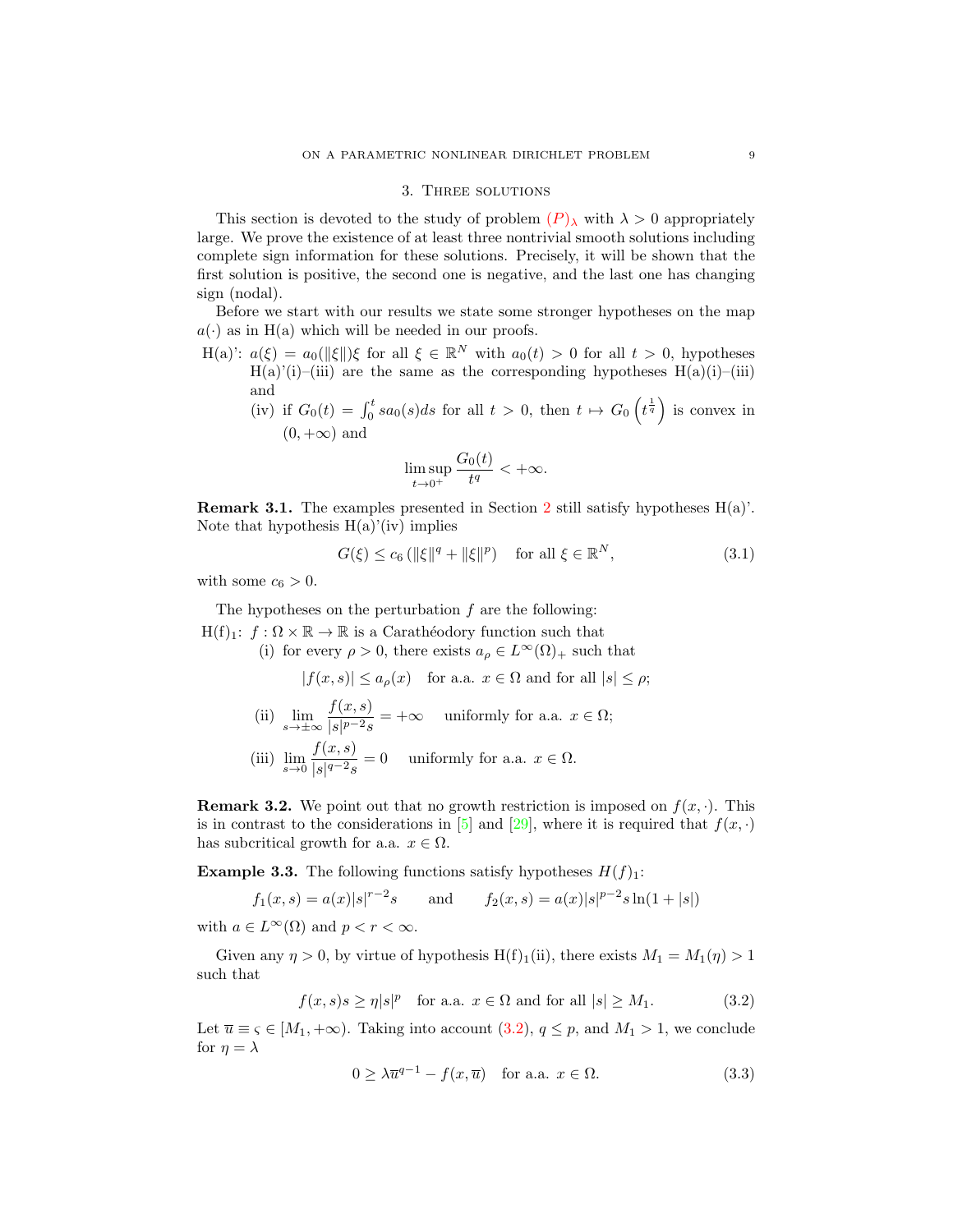Similarly, if  $\underline{v} \equiv -\varsigma$ , then

<span id="page-9-0"></span>
$$
0 \le \lambda |\underline{v}|^{q-2} \underline{v} - f(x, \underline{v}) \quad \text{for a.a. } x \in \Omega.
$$

Applying  $\overline{u}$  and  $\underline{v}$ , we introduce the following truncations of the reaction in problem  $(P)_{\lambda}$  $(P)_{\lambda}$  $(P)_{\lambda}$ :

$$
h^+_{\lambda}(x,s) = \begin{cases} 0 & \text{if } s < 0, \\ \lambda s^{q-1} - f(x,s) & \text{if } 0 \le s \le \overline{u}, \\ \lambda \overline{u}^{q-1} - f(x,\overline{u}) & \text{if } \overline{u} < s, \end{cases} \tag{3.4}
$$

and

$$
h^-_\lambda(x,s)=\begin{cases} \lambda|\underline{v}|^{q-2}\underline{v}-f(x,\underline{v})\quad&\text{if }s<\underline{v},\\ \lambda|s|^{q-2}s-f(x,s)\quad&\text{if }\underline{v}\leq s\leq 0,\\ 0\quad&\text{if }0
$$

It is easy to verify that both mappings are Carathéodory functions. We set  $H^{\pm}_{\lambda}(x,s) =$  $\int_0^s h_\lambda^{\pm}(x,t)dt$  and consider the C<sup>1</sup>-functionals  $\hat{\varphi}_\lambda^{\pm}: W_0^{1,p}(\Omega) \to \mathbb{R}$  defined by

$$
\hat{\varphi}_{\lambda}^{\pm}(u) = \int_{\Omega} G(\nabla u) dx - \int_{\Omega} H_{\lambda}^{\pm}(x, u) dx.
$$

Now, we are ready to produce two nontrivial constant sign solutions of  $(P)_{\lambda}$  $(P)_{\lambda}$  $(P)_{\lambda}$  for suitable  $\lambda > 0$  large enough. In what follows, we use the notation

$$
[0,\overline{u}] = \left\{ u \in W_0^{1,p}(\Omega) : 0 \le u(x) \le \overline{u} \text{ a.e. in } \Omega \right\},\
$$
  

$$
[\underline{v},0] = \left\{ u \in W_0^{1,p}(\Omega) : \underline{v} \le u(x) \le 0 \text{ a.e. in } \Omega \right\}.
$$

<span id="page-9-3"></span>**Proposition 3.4.** Suppose that hypotheses  $H(a)$ ' and  $H(f)_1$  are fulfilled and assume that

$$
\lambda > \begin{cases} qc_6\hat{\lambda}_1(q) & \text{if } q < p, \\ 2qc_6\hat{\lambda}_1(q) & \text{if } q = p \end{cases}
$$

with the positive constant  $c_6$  of Remark [3.1.](#page-8-1) Then problem  $(P)_{\lambda}$  $(P)_{\lambda}$  $(P)_{\lambda}$  has at least two nontrivial constant sign solutions

$$
u_0 \in [0, \overline{u}] \cap \text{int}\left(C_0^1(\overline{\Omega})_+\right) \quad \text{and} \quad v_0 \in [\underline{v}, 0] \cap \left(-\text{int}\left(C_0^1(\overline{\Omega})_+\right)\right).
$$

Proof. We start with the existence of the positive solution. Thanks to the trun-cation in [\(3.4\)](#page-9-0) and Corollary [2.8,](#page-3-1) it is obvious that  $\hat{\varphi}_{\lambda}^{+}$  is coercive and taking into account the Sobolev embedding theorem we verify that  $\hat{\varphi}_{\lambda}^{+}$  is sequentially weakly lower semicontinuous as well. Hence, by virtue of the Weierstrass theorem, we find  $u_0 \in W_0^{1,p}(\Omega)$  such that

<span id="page-9-2"></span><span id="page-9-1"></span>
$$
\hat{\varphi}_{\lambda}^{+}(u_0) = \inf \left[ \hat{\varphi}_{\lambda}^{+}(u) : u \in W_0^{1,p}(\Omega) \right] = \hat{m}_{\lambda}^{+}.
$$
\n(3.5)

Given  $\varepsilon > 0$ , from hypothesis H(f)(iii), we can find  $\delta = \delta(\varepsilon) \in (0, \overline{u})$  such that

$$
F(x,s) \le \frac{\varepsilon}{q} |s|^q \quad \text{for a.a. } x \in \Omega \text{ and for all } |s| \le \delta. \tag{3.6}
$$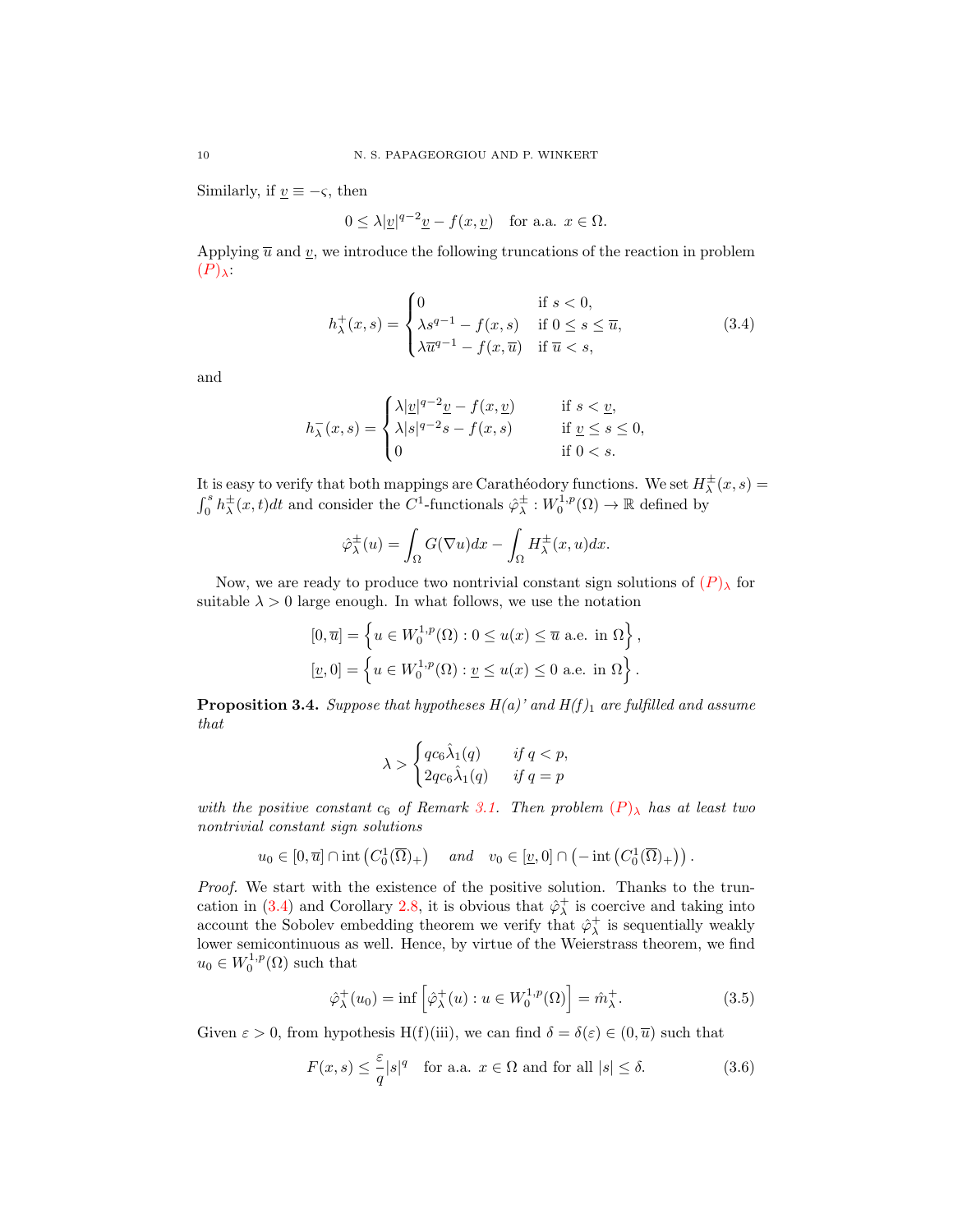Recalling  $\hat{u}_1(q) \in \text{int}(C_0^1(\overline{\Omega})_+)$ , we choose  $t \in (0,1)$  such that  $t\hat{u}_1(q)(x) \in [0,\delta]$  for all  $x \in \overline{\Omega}$ . Then, due to [\(3.1\)](#page-8-2), [\(3.4\)](#page-9-0), [\(3.6\)](#page-9-1) combined with  $\|\hat{u}_1(q)\|_{L^q(\Omega)} = 1$  and the fact that  $\delta < \overline{u}$ , we obtain

$$
\hat{\varphi}_{\lambda}^{+}(t\hat{u}_{1}(q)) = \int_{\Omega} G(\nabla(t\hat{u}_{1}(q)))dx - \int_{\Omega} H_{\lambda}^{+}(x,t\hat{u}_{1}(q))dx \n= \int_{\Omega} G(\nabla(t\hat{u}_{1}(q)))dx - \frac{\lambda t^{q}}{q} \|\hat{u}_{1}(q)\|_{L^{q}(\Omega)}^{q} + \int_{\Omega} F(x,t\hat{u}_{1}(q))dx \n\leq c_{6} \left( t^{q} \|\nabla(\hat{u}_{1}(q))\|_{L^{q}(\Omega)}^{q} + t^{p} \|\nabla(\hat{u}_{1}(q))\|_{L^{p}(\Omega)}^{p} \right) - \frac{\lambda t^{q}}{q} + \frac{\varepsilon t^{q}}{q} \qquad (3.7) \n= c_{6} \left( t^{q} \hat{\lambda}_{1}(q) + t^{p} \|\nabla(\hat{u}_{1}(q))\|_{L^{p}(\Omega)}^{p} \right) - \frac{\lambda - \varepsilon}{q} t^{q} \n= t^{q} \left[ \frac{qc_{6}\hat{\lambda}_{1}(q) + \varepsilon - \lambda}{q} \right] + c_{6} t^{p} \|\nabla(\hat{u}_{1}(q))\|_{L^{p}(\Omega)}^{p}.
$$

Now, we choose  $\varepsilon$  such that

<span id="page-10-0"></span>
$$
0 < \varepsilon < \begin{cases} \lambda - qc_6\hat{\lambda}_1(q) & \text{if } q < p, \\ \lambda - 2qc_6\hat{\lambda}_1(q) & \text{if } q = p. \end{cases}
$$

In both cases the right-hand side of [\(3.7\)](#page-10-0) can be estimated above by zero. This gives (see also  $(3.5)$ )

$$
\hat{\varphi}_{\lambda}^+(u_0) = \hat{m}_{\lambda}^+ < 0 = \hat{\varphi}_{\lambda}^+(0),
$$

which means that  $u_0 \neq 0$  is nontrivial. Since  $u_0$  is the global minimum of  $\hat{\varphi}_\lambda^+$ , we have  $(\hat{\varphi}_{\lambda}^{+})'(u_0) = 0$  which results in

<span id="page-10-1"></span>
$$
A(u_0) = N_{h_\lambda^+}(u_0). \tag{3.8}
$$

Taking  $-u_0^- \in W_0^{1,p}(\Omega)$  as test function in [\(3.8\)](#page-10-1) and applying Lemma [2.7\(](#page-3-0)c) and [\(3.4\)](#page-9-0), it follows

$$
\frac{c_1}{p-1} \|\nabla u_0^-\|_{L^p(\Omega)}^p \le 0
$$

ensuring that  $u_0 \geq 0$ . Next, we choose  $(u_0 - \overline{u})^+ \in W_0^{1,p}(\Omega)$  as test function in  $(3.8)$ . With the aid of  $(3.3)$  and  $(3.4)$ , we get

$$
\langle A(u_0), (u_0 - \overline{u})^+ \rangle = \int_{\Omega} h_{\lambda}^+(x, u_0)(u_0 - \overline{u})^+ dx
$$
  
= 
$$
\int_{\Omega} \lambda \overline{u}^{q-1} (u_0 - \overline{u})^+ dx - \int_{\Omega} f(x, \overline{u})(u_0 - \overline{u})^+ dx
$$
  
\$\leq\$ 0.

From this we see that

$$
\int_{\{u_0>\overline{u}\}} (a(\nabla u_0), \nabla u_0)_{\mathbb{R}^N} dx \le 0
$$

meaning that, in combination with Lemma [2.7\(](#page-3-0)c),

$$
\frac{c_1}{p-1} \int_{\{u_0 > \overline{u}\}} ||\nabla u_0||^p dx \le 0.
$$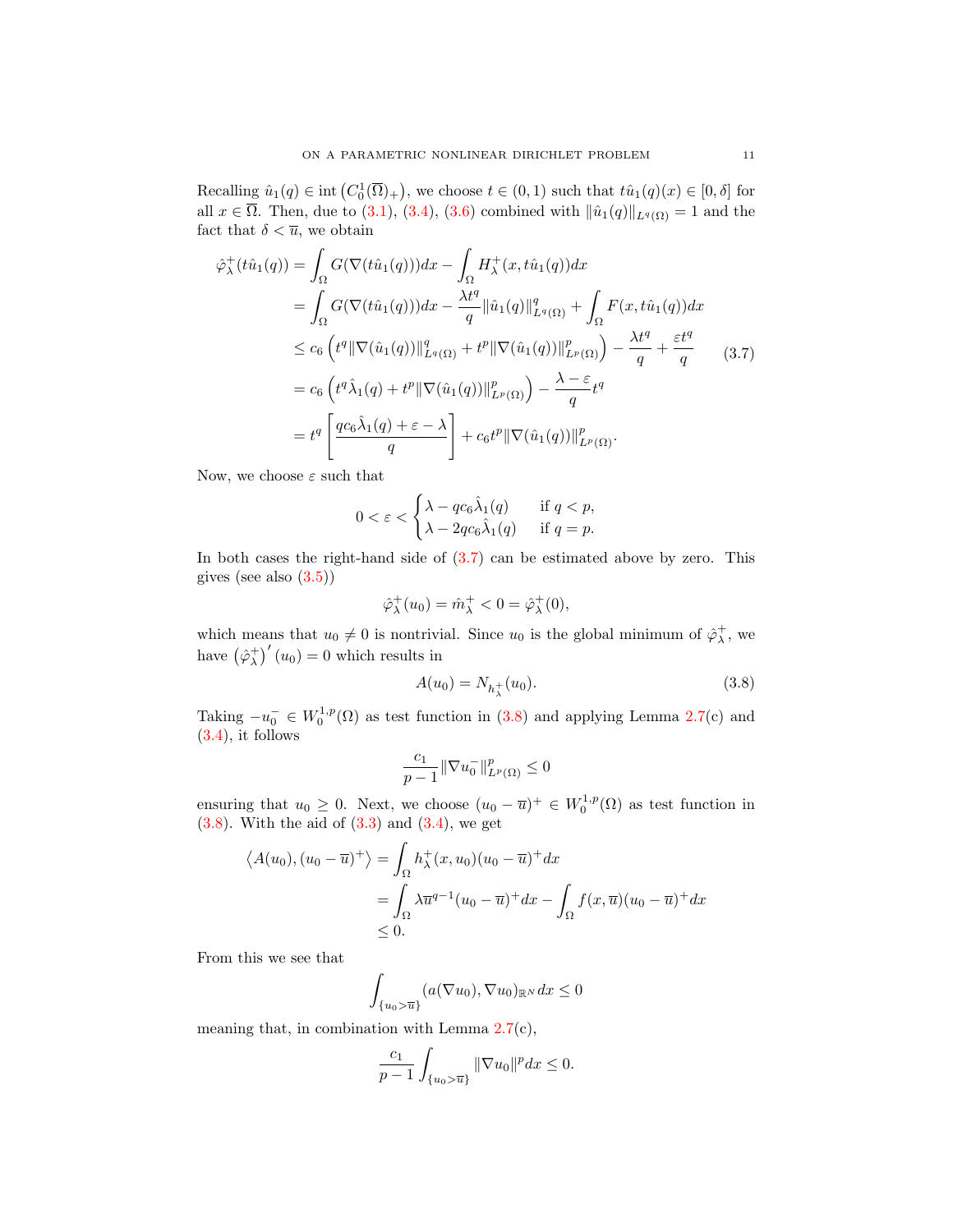We conclude that  $|\{u_0 > \overline{u}\}|_N = 0$ , thus  $u_0 \leq \overline{u}$ . Recalling that  $u_0 \geq 0$  we get  $u_0 \in [0, \overline{u}]$  with  $u_0 \neq 0$ . Then, thanks to the definition of the truncation function in  $(3.4)$ , relation  $(3.8)$  becomes

$$
A(u_0) = \lambda u_0^{q-1} - N_f(u_0)
$$

which can equivalently be written as

$$
-\operatorname{div} a(\nabla u_0) = \lambda u_0^{q-1} - f(x, u_0) \quad \text{in } \Omega,
$$
  

$$
u_0 = 0 \quad \text{on } \partial\Omega.
$$

Since  $u_0 \in L^{\infty}(\Omega)$  (see Ladyzhenskaya-Ural'tseva [\[25,](#page-24-16) p. 286]) we can apply the regularity results of Lieberman [\[26,](#page-24-17) p. 320] to obtain that  $u_0 \in C_0^1(\overline{\Omega}) \setminus \{0\}$ . Given  $\varepsilon \in (0, \lambda)$ , owing to hypotheses  $H(f)_1(i), (iii)$ , we find a constant  $c_{\varepsilon} > 0$  such that

$$
f(x, s) \le \varepsilon s^{q-1} + c_{\varepsilon} s^{p-1}
$$
 for a.a.  $x \in \Omega$  and for all  $0 \le s \le \overline{u}$ .

Hence, one has

$$
\operatorname{div} a(\nabla u_0(x)) \le c_\varepsilon u_0(x)^{p-1} \text{ a.e. in } \Omega. \tag{3.9}
$$

Then, the strong maximum principle of Pucci-Serrin [\[31,](#page-24-21) Theorem 2.5.1] yields  $u_0(x) > 0$  for all  $x \in \Omega$ . Applying the Boundary Point Lemma (see again Pucci-Serrin [\[31,](#page-24-21) Theorem 5.5.1]) gives  $u_0 \in \text{int} (C_0^1(\overline{\Omega})_+).$ 

Similarly, working with  $\hat{\varphi}_{\lambda}^{-}$  instead of  $\hat{\varphi}_{\lambda}^{+}$ , we establish the existence of a nontrivial negative solution  $v_0 \in [\underline{v}, 0] \cap (-\text{int}(C_0^1(\overline{\Omega})_+))$ )).  $\qquad \qquad \Box$ 

Our next proceeding is the proof of the existence of extremal solutions of  $(P)$  $(P)$  $(P)$ <sub>λ</sub> with  $\lambda > 0$  large enough as before. That means, we prove the existence of a smallest positive solution and a greatest negative solution, both of them are nontrivial and smooth.

To this end, let  $S_+(\lambda)$  be the set containing all nontrivial positive solutions of problem  $(P)_{\lambda}$  $(P)_{\lambda}$  $(P)_{\lambda}$ . As shown in Filippakis-Kristály-Papageorgiou [\[19,](#page-24-22) p. 431], exploiting the monotonicity of  $a(\cdot)$  (see Lemma [2.7\(](#page-3-0)a)), we have that  $S_+(\lambda)$  is downward directed, i.e., if  $u_1, u_2 \in S_+(\lambda)$ , then there is an element  $\tilde{u} \in S_+(\lambda)$  such that  $\tilde{u} \leq u_1, \tilde{u} \leq u_2$ . Therefore, without loss of generality, we can restrict our treatment to the set

$$
\hat{S}_+(\lambda) = S_+(\lambda) \cap [0, \overline{u}].
$$

Likewise, if  $S_-(\lambda)$  is the set of all nontrivial negative solutions of problem  $(P)_{\lambda}$  $(P)_{\lambda}$  $(P)_{\lambda}$ , we can focus on the set

<span id="page-11-0"></span>
$$
\hat{S}_{-}(\lambda) = S_{-}(\lambda) \cap [\underline{v}, 0].
$$

By means of Proposition [3.4,](#page-9-3) we know that both sets are nonempty, i.e.,  $\hat{S}_+(\lambda) \neq$  $\emptyset$  and  $S_-(\lambda) \neq \emptyset$ . Additionally, by truncating  $f(x, \cdot)$  at v (from below) and  $\overline{u}$  (from above), we may assume without loss of generality that

$$
|f(x,s)| \le \hat{a}(x) \quad \text{for a.a. } x \in \Omega \text{ and for all } s \in \mathbb{R} \text{ with } \hat{a} \in L^{\infty}(\Omega)_{+}
$$

(see hypothesis  $H(f)<sub>1</sub>(i)$ ). Using this observation and hypothesis  $H(f)<sub>1</sub>(iii)$ , we see that for a given  $\varepsilon > 0$  and  $r \in (p, p^*)$ , we can find  $c_7 = c_7(\varepsilon, r) > 0$  such that

$$
f(x,s)s \le \varepsilon |s|^q + c_7|s|^r \quad \text{for a.a. } x \in \Omega \text{ and for all } s \in \mathbb{R}.
$$
 (3.10)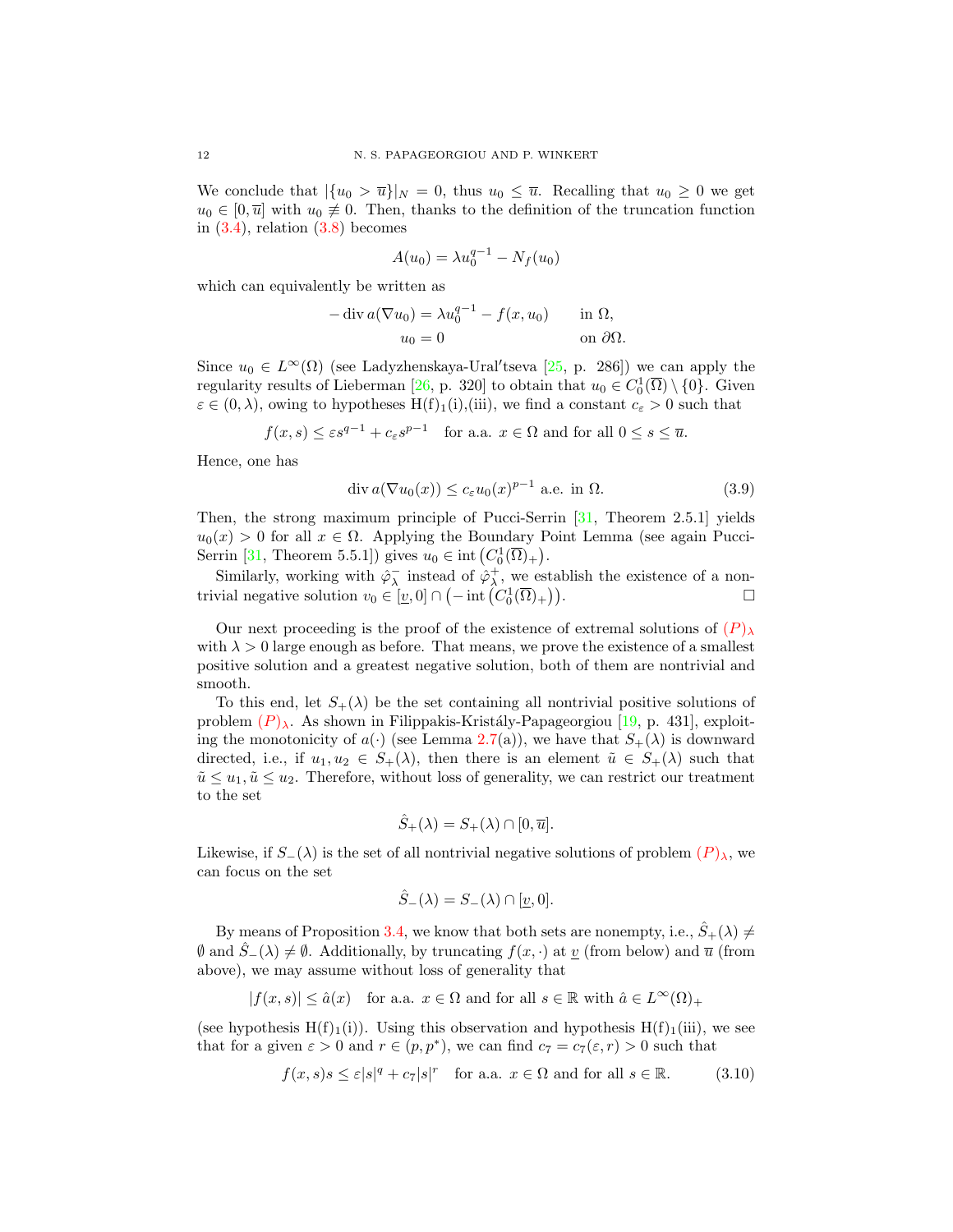Let  $\lambda > 0$  and  $\varepsilon \in (0, \lambda)$ . We consider the following auxiliary Dirichlet problem

<span id="page-12-0"></span>
$$
-\operatorname{div} a(\nabla u) = (\lambda - \varepsilon)|u|^{q-2}u - c_7|u|^{r-2}u \quad \text{in } \Omega,
$$
  
\n
$$
u = 0 \quad \text{on } \partial\Omega.
$$
 (3.11)

Our next result is about the uniqueness of constant sign solutions of problem  $(3.11).$  $(3.11).$ 

<span id="page-12-3"></span>**Proposition 3.5.** If hypotheses  $H(a)$ ' hold and if

$$
\lambda > \begin{cases} qc_6\hat{\lambda}_1(q) & \text{if } q < p, \\ 2qc_6\hat{\lambda}_1(q) & \text{if } q = p \end{cases}
$$

is satisfied, then problem [\(3.11\)](#page-12-0) has a unique nontrivial positive solution  $u_* \in$  $\mathrm{int}\left(C_0^1(\overline{\Omega})_+\right)$  and by virtue of the oddness of  $(3.11)$ ,  $v_* = -u_* \in -\mathrm{int}\left(C_0^1(\overline{\Omega})_+\right)$  is the unique nontrivial negative solution.

Proof. First, we establish the existence of a nontrivial positive solution for problem [\(3.11\)](#page-12-0). To this end, we consider the  $C^1$ -functional  $\psi_\lambda^+ : W_0^{1,p}(\Omega) \to \mathbb{R}$  defined by

$$
\psi_{\lambda}^+(u) = \int_{\Omega} G(\nabla u) dx - \frac{\lambda - \varepsilon}{q} ||u^+||_{L^q(\Omega)}^q + \frac{c_7}{r} ||u^+||_{L^r(\Omega)}^r.
$$

Since  $q \leq p < r$  and due to Corollary [2.8,](#page-3-1) we easily see that  $\psi_{\lambda}^{+}$  is coercive. In addition, one verifies its property to be sequentially weakly lower semicontinuous. Hence, its global minimizer exists, namely  $u_* \in W_0^{1,p}(\Omega)$  satisfies

$$
\psi_{\lambda}^{+}(u_{*}) = \inf \left[ \psi_{\lambda}^{+}(u) : u \in W_{0}^{1,p}(\Omega) \right]. \tag{3.12}
$$

As in the proof of Proposition [3.4,](#page-9-3) the choice of  $\lambda > 0$  leads to

<span id="page-12-2"></span><span id="page-12-1"></span>
$$
\psi_{\lambda}^{+}(u_{*}) < 0 = \psi_{\lambda}^{+}(0)
$$

meaning that  $u_* \neq 0$ . From [\(3.12\)](#page-12-1) we obtain  $(\psi_{\lambda}^+)'(u_*) = 0$  which results in

$$
A(u_*) = (\lambda - \varepsilon) (u_*^+)^{q-1} - c_7 (u_*^+)^{r-1}.
$$
 (3.13)

Acting on [\(3.13\)](#page-12-2) with  $-u_*^- \in W_0^{1,p}(\Omega)$  and using Lemma [2.7,](#page-3-0) we check at once that  $u_* \geq 0$  and  $u_* \neq 0$ . Then,  $(3.13)$  becomes

$$
A(u_*) = (\lambda - \varepsilon)u_*^{q-1} - c_7 u_*^{r-1}.
$$

Hence,  $u_*$  is a nontrivial positive solution of  $(3.11)$ . Moreover, as before (see the proof of Proposition [3.4\)](#page-9-3) using the nonlinear regularity theory (see [\[25\]](#page-24-16), [\[26\]](#page-24-17)) and the nonlinear maximum principle (see [\[31\]](#page-24-21)), it holds  $u_* \in \text{int}(C_0^1(\overline{\Omega})_+)$ .

It remains to show the uniqueness of this solution  $u_*$ . For this purpose, we consider the integral functional  $\sigma_+ : L^1(\Omega) \to \overline{\mathbb{R}} = \mathbb{R} \cup {\infty}$  defined by

$$
\sigma_+(u) = \begin{cases} \int_{\Omega} G\left(\nabla u^{\frac{1}{q}}\right) dx & \text{if } u \ge 0, u^{\frac{1}{q}} \in W_0^{1,p}(\Omega), \\ +\infty & \text{otherwise.} \end{cases}
$$

Let  $u_1, u_2 \in \text{dom } \sigma_+$  and let  $u = (tu_1 + (1-t)u_2)^{\frac{1}{q}}$  with  $t \in [0,1]$ . From Díaz-Saá [\[17,](#page-24-23) Lemma 1] we have

$$
\|\nabla u(x)\| \le \left(t\left\|\nabla u_1(x)^{\frac{1}{q}}\right\|^q + (1-t)\left\|\nabla u_2(x)^{\frac{1}{q}}\right\|^q\right)^{\frac{1}{q}} \quad \text{a.e. in } \Omega,
$$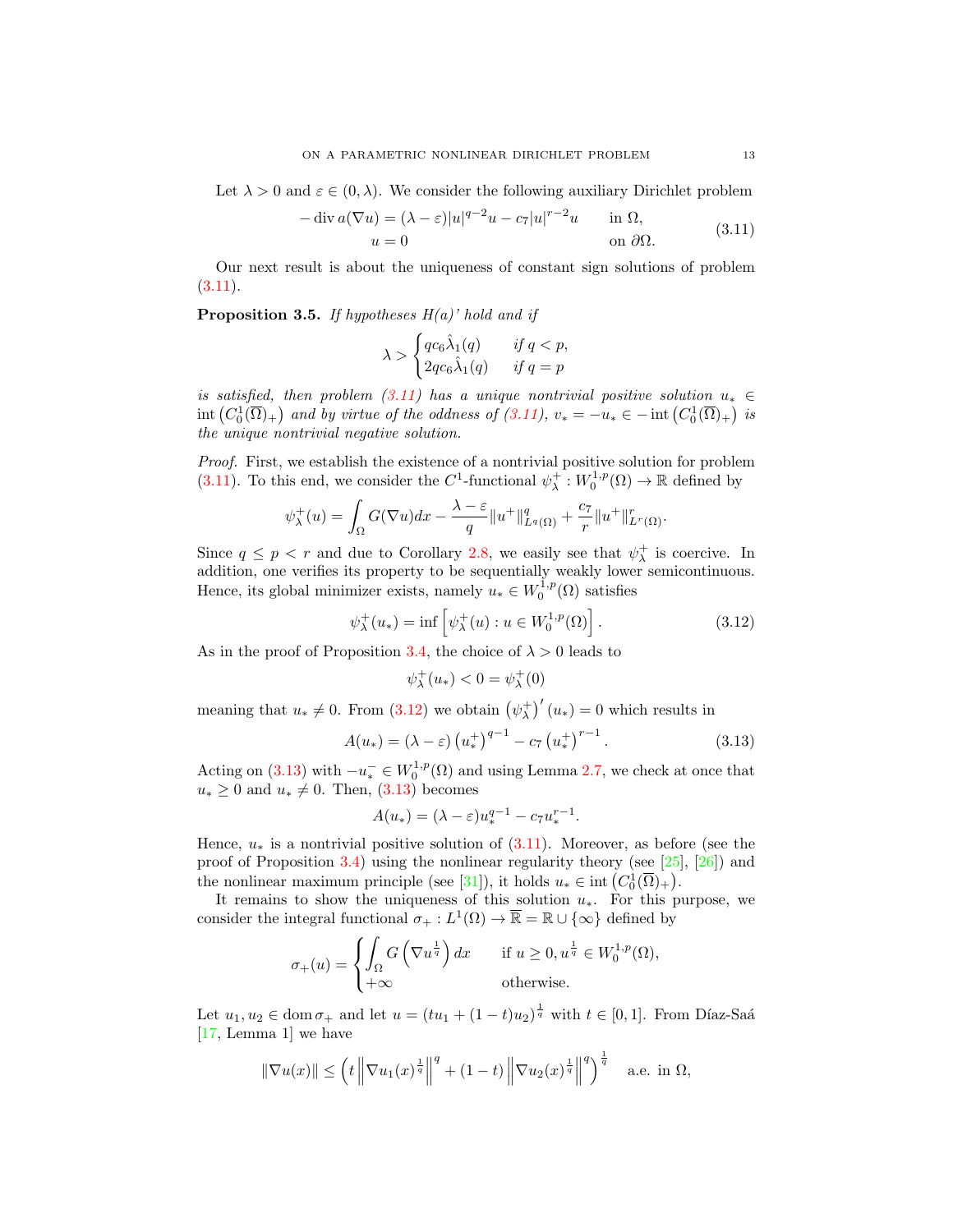thus,

$$
G_0(||\nabla u(x)||) \le G_0 \left( \left( t \left\| \nabla u_1(x)^{\frac{1}{q}} \right\|^q + (1-t) \left\| \nabla u_2(x)^{\frac{1}{q}} \right\|^q \right)^{\frac{1}{q}} \right) \le t G_0 \left( \left\| \nabla u_1(x)^{\frac{1}{q}} \right\| \right) + (1-t) G_0 \left( \left\| \nabla u_2(x)^{\frac{1}{q}} \right\| \right),
$$

thanks to hypothesis H(a)(iv) and the fact that  $G_0$  is increasing. Since  $G(\xi)$  =  $G_0(\|\xi\|)$  for all  $\xi \in \mathbb{R}^N$ , it follows that

$$
G(\nabla u(x)) \le tG\left(\nabla u_1(x)^{\frac{1}{q}}\right) + (1-t)G\left(\nabla u_2(x)^{\frac{1}{q}}\right) \quad \text{a.e. in } \Omega
$$

proving that  $\sigma_+$  is convex. Using Fatou's Lemma we infer that  $\sigma_+$  is lower semicontinuous as well.

Let  $u, v \in W_0^{1,p}(\Omega)$  be two nontrivial positive solutions of  $(3.11)$ . As done in the first part of the proof, we know that  $u, v \in \text{int}(C_0^1(\overline{\Omega})_+)$ , thus  $u, v \in \text{dom }\sigma_+$ . Let  $h \in C_0^1(\overline{\Omega})$ . For  $t \in (0,1)$  sufficiently small we have  $u^q + th, v^q + th \in \text{int}(C_0^1(\overline{\Omega})_+)$ which implies that  $\sigma_+$  is Gateaux differentiable at  $u^q$  and  $v^q$  in the direction h. Moreover, via the chain rule, we obtain

<span id="page-13-0"></span>
$$
\sigma'_{+}\left(u^{q}\right)(h) = \frac{1}{q} \int_{\Omega} \frac{-\operatorname{div} a(\nabla u)}{u^{q-1}} h dx, \tag{3.14}
$$

<span id="page-13-1"></span>
$$
\sigma'_{+}\left(v^{q}\right)(h) = \frac{1}{q} \int_{\Omega} \frac{-\operatorname{div} a(\nabla v)}{v^{q-1}} h dx.
$$
\n(3.15)

Since  $\sigma_+$  is convex, it is clear that  $\sigma'_+$  is monotone. Therefore, using [\(3.14\)](#page-13-0) and  $(3.15)$ , it holds

$$
0 \leq \langle \sigma'_+(u^q) - \sigma'_+(v^q), u^q - v^q \rangle_{L^1(\Omega)}
$$
  
\n
$$
= \frac{1}{q} \int_{\Omega} \left( \frac{-\operatorname{div} a(\nabla u)}{u^{q-1}} + \frac{\operatorname{div} a(\nabla v)}{v^{q-1}} \right) (u^q - v^q) dx
$$
  
\n
$$
= \frac{1}{q} \int_{\Omega} \left( \frac{(\lambda - \varepsilon)u^{q-1} - c_7 u^{r-1}}{u^{q-1}} - \frac{(\lambda - \varepsilon) v^{q-1} - c_7 v^{r-1}}{v^{q-1}} \right) (u^q - v^q) dx
$$
  
\n
$$
= \frac{c_7}{q} \int_{\Omega} \left( v^{r-q} - u^{r-q} \right) (u^q - v^q) dx.
$$

Since  $s \mapsto s^{r-q}$  is strictly increasing in  $(0, \infty)$ , it follows that  $u = v$ , hence  $u_* \in$ int  $(C_0^1(\overline{\Omega})_+)$  is the unique nontrivial positive solution of  $(3.11)$ .

Evidently the oddness of  $(3.11)$  implies that  $v_* = -u_* \in -\text{int}\left(C_0^1(\overline{\Omega})_+\right)$  is the unique nontrivial negative solution of  $(3.11)$ .

Now, these two solutions  $u_* \in \text{int}\left(C_0^1(\overline{\Omega})_+\right)$  and  $v_* = -\text{int}\left(C_0^1(\overline{\Omega})_+\right)$  of the auxiliary problem [\(3.11\)](#page-12-0) lead to the existence of extremal nontrivial constant sign solutions for problem  $(P)_{\lambda}$  $(P)_{\lambda}$  $(P)_{\lambda}$  when  $\lambda > 0$  is sufficiently large. We obtain the following result.

<span id="page-13-2"></span>**Proposition 3.6.** Let hypotheses  $H(a)$ ' and  $H(f)_1$  hold and suppose

$$
\lambda > \begin{cases} qc_6\hat{\lambda}_1(q) & \text{if } q < p, \\ 2qc_6\hat{\lambda}_1(q) & \text{if } q = p. \end{cases}
$$

Then problem  $(P)_{\lambda}$  $(P)_{\lambda}$  $(P)_{\lambda}$  has a smallest nontrivial positive solution  $u_+ \in \text{int}(C_0^1(\overline{\Omega})_+)$ and a greatest nontrivial negative solution  $v_-\in$  - int  $(C_0^1(\overline{\Omega})_+)$ .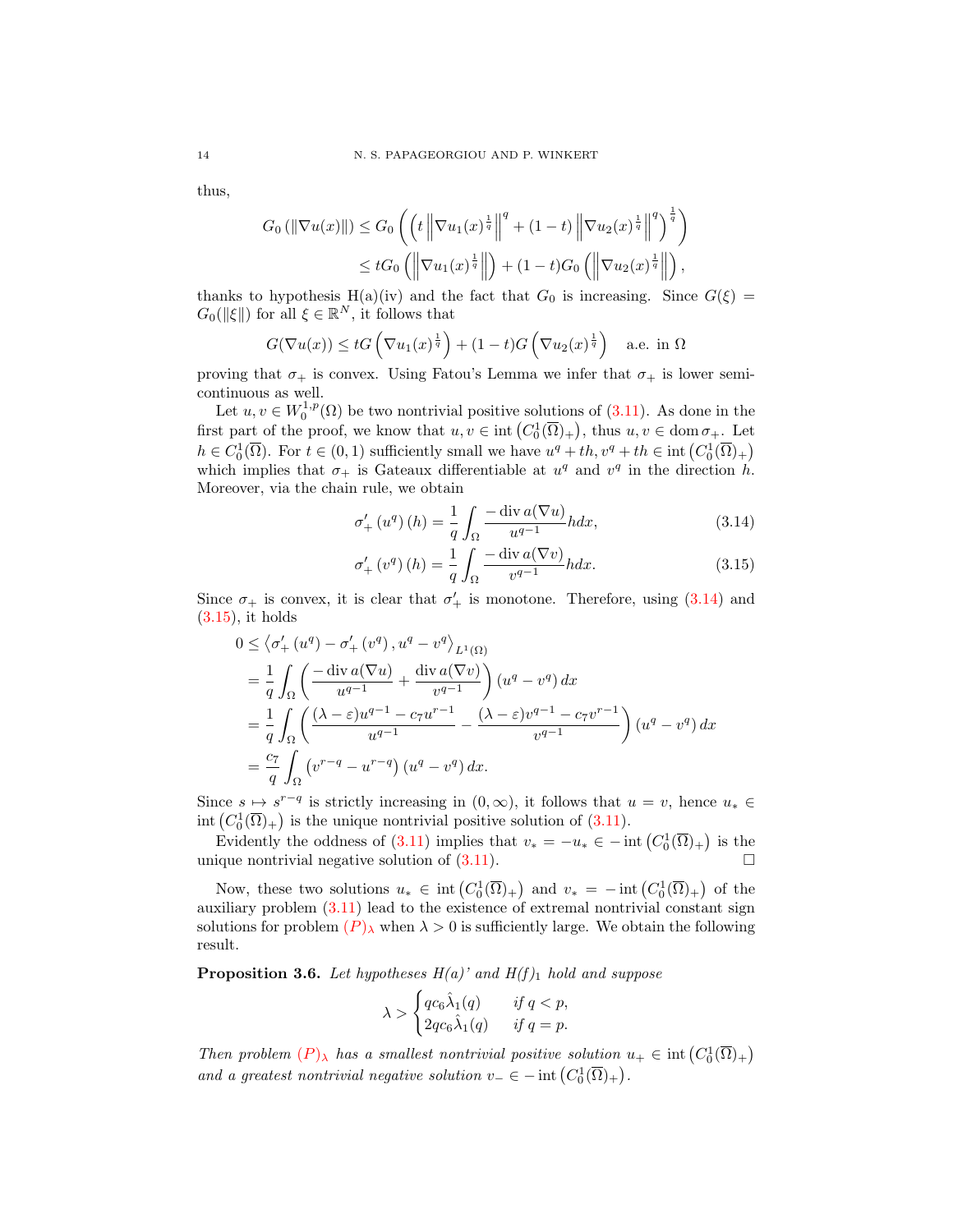Proof. As we already noted, it suffices to establish the existence of a smallest nontrivial element in  $\hat{S}_+(\lambda) = S_+(\lambda) \cap [0, \overline{u}] \subseteq \text{int}(C_0^1(\overline{\Omega})_+)$  and the existence of a greatest nontrivial negative solution in  $\hat{S}_-(\lambda) = S_-(\lambda) \cap [\underline{v},0] \subseteq - \text{int}(C_0^1(\overline{\Omega})_+).$ 

Claim:  $u_* \leq u$  for all  $u \in \hat{S}_+(\lambda)$ .

Let  $\tilde{u} \in \hat{S}_*(\lambda)$  and consider the Carathéodory function

$$
\gamma_{\lambda}^+(x,s) = \begin{cases}\n0 & \text{if } s < 0, \\
(\lambda - \varepsilon)s^{q-1} - c_7s^{r-1} & \text{if } 0 \le s \le \tilde{u}(x), \\
(\lambda - \varepsilon)\tilde{u}(x)^{q-1} - c_7\tilde{u}(x)^{r-1} & \text{if } \tilde{u}(x) < s.\n\end{cases}
$$
\n(3.16)

We set  $\Gamma_{\lambda}^{+}(x, s) = \int_{0}^{s} \gamma_{\lambda}^{+}(x, t)dt$  and consider the C<sup>1</sup>-functional  $\hat{\psi}_{\lambda}^{+}: W_{0}^{1, p}(\Omega) \to \mathbb{R}$ defined by

<span id="page-14-0"></span>
$$
\hat{\psi}_{\lambda}^{+}(u) = \int_{\Omega} G(\nabla u) dx - \int_{\Omega} \Gamma_{\lambda}^{+}(x, u) dx.
$$

Thanks to [\(3.16\)](#page-14-0) it is obvious that  $\hat{\psi}_{\lambda}^{+}$  is coercive and it is also sequentially weakly lower semicontinuous. Thus, we find  $\hat{u}_* \in W_0^{1,p}(\Omega)$  such that

$$
\hat{\psi}_{\lambda}^{+}(\hat{u}_{*}) = \inf \left[ \hat{\psi}_{\lambda}^{+}(u) : u \in W_{0}^{1,p}(\Omega) \right]. \tag{3.17}
$$

As before (see the proof of Proposition [3.4](#page-9-3) and recall the choice of  $\lambda > 0$ ), we have

<span id="page-14-1"></span>
$$
\hat{\psi}_{\lambda}^{+}(\hat{u}_{*}) < 0 = \hat{\psi}_{\lambda}^{+}(0),
$$

hence  $\hat{u}_* \neq 0$ . From [\(3.17\)](#page-14-1) we have

<span id="page-14-2"></span>
$$
A(\hat{u}_*) = N_{\gamma_{\lambda}^+}(\hat{u}_*)\,. \tag{3.18}
$$

Applying again  $-\hat{u}_*^- \in W_0^{1,p}(\Omega)$  as test function to [\(3.18\)](#page-14-2), it follows from Lemma [2.7\(](#page-3-0)c) that  $\hat{u}_* \geq 0, \hat{u}_* \neq 0$ . Furthermore, we act on  $(3.18)$  with  $(\hat{u}_* - \tilde{u})^+ \in$  $W_0^{1,p}(\Omega)$ . Then, from [\(3.10\)](#page-11-0), [\(3.16\)](#page-14-0) and the fact that  $\tilde{u} \in \hat{S}_+(\lambda)$ , it follows

$$
\left\langle A\left(\hat{u}_{*}\right),\left(\hat{u}_{*}-\tilde{u}\right)^{+}\right\rangle = \int_{\Omega} \gamma_{\lambda}^{+}\left(x,\hat{u}_{*}\right)\left(\hat{u}_{*}-\tilde{u}\right)^{+} dx
$$

$$
= \int_{\Omega} \left(\left(\lambda - \varepsilon\right)\tilde{u}^{q-1} - c_{7}\tilde{u}^{r-1}\right)\left(\hat{u}_{*}-\tilde{u}\right)^{+} dx
$$

$$
\leq \int_{\Omega} \left(\lambda \tilde{u}^{q-1} - f\left(u,\tilde{u}\right)\right)\left(\hat{u}_{*}-\tilde{u}\right)^{+} dx
$$

$$
= \left\langle A\left(\tilde{u}\right),\left(\hat{u}_{*}-\tilde{u}\right)^{+}\right\rangle.
$$

We deduce

$$
\int_{\{\hat{u}_* > \tilde{u}\}} \left( a\left(\nabla \hat{u}_*\right) - a\left(\nabla \tilde{u}\right), \nabla \hat{u}_* - \nabla \tilde{u}\right)_{\mathbb{R}^N} dx \leq 0,
$$

which implies that  $|\{\hat{u}_*\rangle \tilde{u}\}|_N = 0$  due to Lemma [2.7\(](#page-3-0)a). Hence

$$
0 \neq \hat{u}_* \in [0, \tilde{u}] = \left\{ u \in W_0^{1,p}(\Omega) : 0 \leq u(x) \leq \tilde{u}(x) \text{ a.e. in } \Omega \right\}.
$$

By virtue of  $(3.16)$  and  $(3.18)$ , we see that  $\hat{u}_*$  is a nontrivial positive solution of [\(3.11\)](#page-12-0), hence  $\hat{u}_* = u_* \in \text{int}\left(C_0^1(\overline{\Omega})_+\right)$  (see Proposition [3.5\)](#page-12-3). Therefore  $u_* \leq \tilde{u}$  and since  $\tilde{u} \in \hat{S}_+(\lambda)$  is arbitrary, we have proved the claim.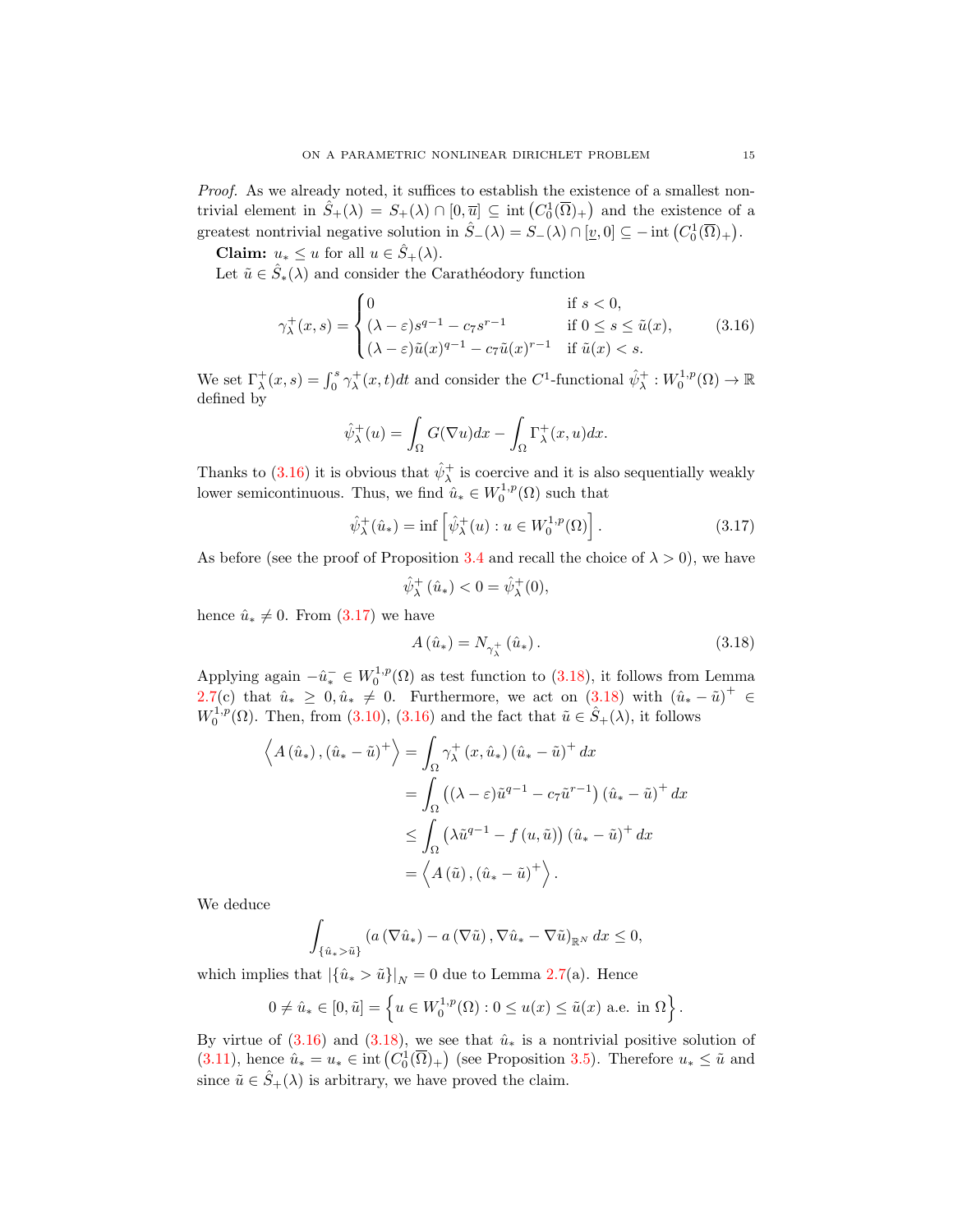Let  $C \subseteq \hat{S}_+(\lambda)$  be a chain, i.e., a totally ordered subset of  $\hat{S}_+(\lambda)$ . According to Dunford-Schwartz [\[18,](#page-24-24) p. 336], there exists a sequence  $(u_n)_{n\geq 1} \subseteq \hat{S}_+(\lambda)$  such that

<span id="page-15-1"></span><span id="page-15-0"></span>
$$
\inf C = \inf_{n \ge 1} u_n.
$$

We have

$$
A(u_n) = \lambda u_n^{q-1} - N_f(u_n), \qquad u_* \le u_n \le \overline{u} \quad \text{for all } n \ge 1.
$$
 (3.19)

Therefore,  $(u_n)_{n\geq 1} \subseteq W_0^{1,p}(\Omega)$  is bounded and we may assume that

$$
u_n \rightharpoonup u \text{ in } W_0^{1,p}(\Omega) \quad \text{ and } \quad u_n \to u \text{ in } L^p(\Omega). \tag{3.20}
$$

Acting on [\(3.19\)](#page-15-0) with the test function  $u_n - u \in W_0^{1,p}(\Omega)$  and passing to the limit as  $n \to \infty$  combined with  $(3.20)$ , we obtain

<span id="page-15-2"></span>
$$
\lim_{n \to \infty} \langle A(u_n), u_n - u \rangle = 0. \tag{3.21}
$$

By means of Proposition [2.11,](#page-5-2) we know that A fulfills the  $(S_+)$ -property which in view of [\(3.21\)](#page-15-2) and the weak convergence in  $W_0^{1,p}(\Omega)$  gives  $u_n \to u$  in  $W_0^{1,p}(\Omega)$ . Then, we directly obtain from [\(3.19\)](#page-15-0) that

$$
A(u) = \lambda u^{q-1} - N_f(u), \qquad u_* \le u \le \overline{u}
$$

meaning that  $u \in \hat{S}_+(\lambda)$  and  $u = \inf C$ . Since C is an arbitrary chain in  $\hat{S}_+(\lambda)$ , the Kuratowski-Zorn Lemma implies that  $\hat{S}_+(\lambda)$  has a minimal element  $u_+ \in \hat{S}_+(\lambda)$ . Since  $\hat{S}_+(\lambda)$  is downward directed, we conclude that  $u_+$  is the smallest nontrivial positive solution of  $(P)_{\lambda}$  $(P)_{\lambda}$  $(P)_{\lambda}$ .

Similarly, working with the set  $\hat{S}_-(\lambda)$  and using again the Kuratowski-Zorn Lemma, we obtain that  $v_-\in -\text{int}\left(C_0^1(\overline{\Omega})_+\right)$  is the greatest nontrivial negative solution of  $(P)_{\lambda}$  $(P)_{\lambda}$  $(P)_{\lambda}$ .

Finally, we will prove the existence of a sign-changing solution  $y_0$  of  $(P)$  $(P)$  $(P)$ <sup>l</sup><sub> $\lambda$ </sub> lying between these two extremal nontrivial constant sign solutions obtained in the last proposition.

<span id="page-15-4"></span>**Proposition 3.7.** If hypotheses  $H(a)$ ' and  $H(f)_1$  hold and if

<span id="page-15-3"></span>
$$
\lambda > \begin{cases} qc_6\hat{\lambda}_2(q) & \text{if } q < p, \\ 2qc_6\hat{\lambda}_2(q) & \text{if } q = p, \end{cases}
$$

is satisfied, then problem  $(P)_{\lambda}$  $(P)_{\lambda}$  $(P)_{\lambda}$  has a nodal solution  $y_0 \in C_0^1(\overline{\Omega})$ .

*Proof.* Let  $u_+ \in \text{int}\left(C_0^1(\overline{\Omega})_+\right)$  and  $v_- \in -\text{int}\left(C_0^1(\overline{\Omega})_+\right)$  be the two extremal nontrivial constant sign solutions of  $(P)_{\lambda}$  $(P)_{\lambda}$  $(P)_{\lambda}$  produced in Proposition [3.6.](#page-13-2) We introduce the following truncation function of the reaction of problem  $(P)_{\lambda}$  $(P)_{\lambda}$  $(P)_{\lambda}$ 

$$
h_{\lambda}(x,s) = \begin{cases} \lambda |v_{-}(x)|^{q-2} v_{-}(x) - f(x, v_{-}(x)) & \text{if } s < v_{-}(x), \\ \lambda |s|^{q-2} s - f(x,s) & \text{if } v_{-}(x) \le s \le u_{+}(x), \\ \lambda u_{+}(x)^{q-1} - f(x, u_{+}(x)) & \text{if } u_{+}(x) < s. \end{cases}
$$
(3.22)

Of course,  $h : \Omega \times \mathbb{R} \to \mathbb{R}$  is a Carathéodory function. In addition, we need the positive and negative truncations of  $h_{\lambda}(x, \cdot)$ , namely the Carathéodory functions  $h^{\pm}_{\lambda}(x,s) = h^{\pm}_{\lambda}(x,\pm s^{\pm})$ . Let  $H_{\lambda}(x,s) = \int_0^s h^{\lambda}_{\lambda}(x,t) dt$  and  $H^{\pm}_{\lambda}(x,s) =$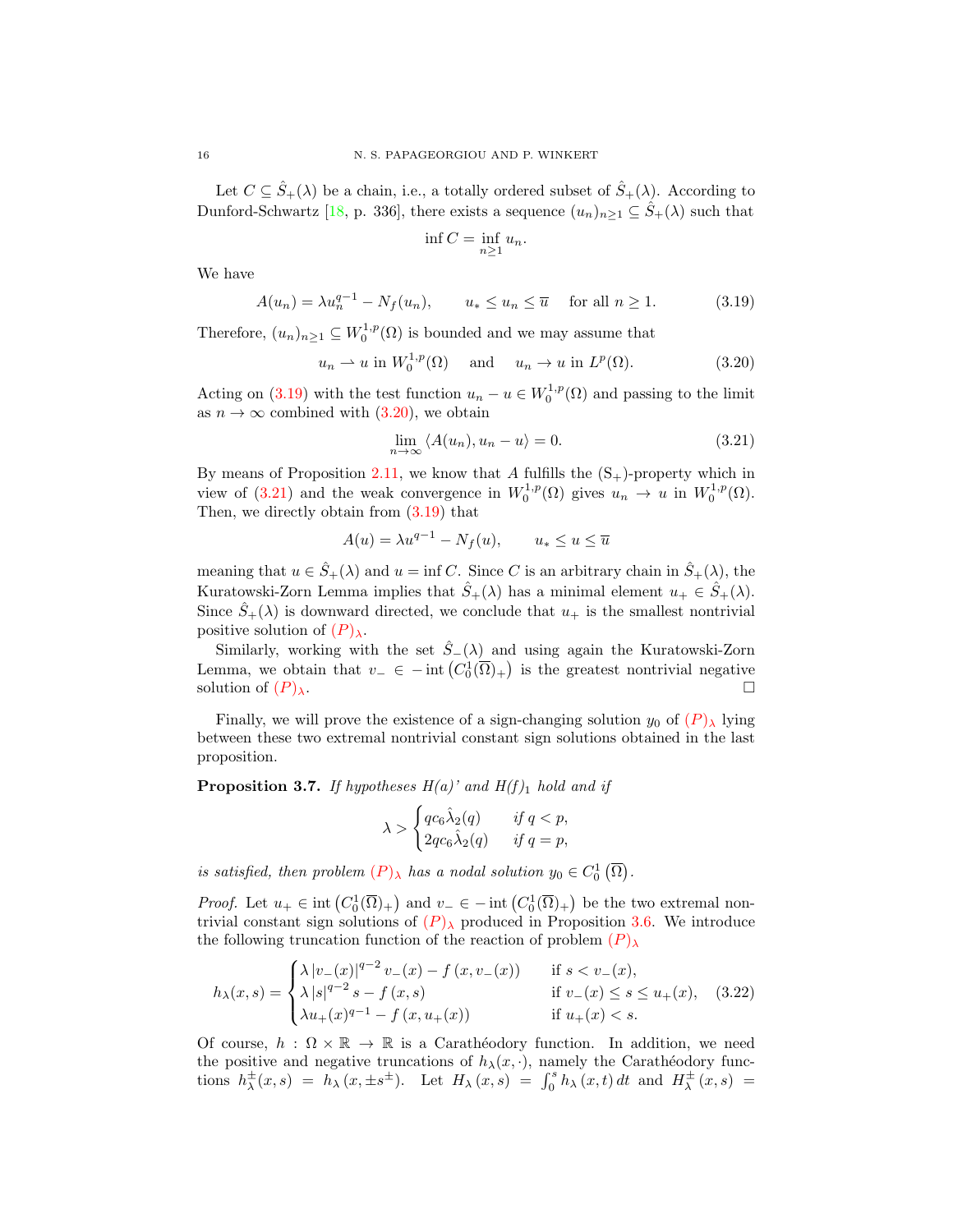$\int_0^s h^{\pm}_{\lambda}(x,t) dt$ . We consider the C<sup>1</sup>-functionals  $\beta_{\lambda}, \beta^{\pm}_{\lambda}: W_0^{1,p}(\Omega) \to \mathbb{R}$  defined by

$$
\beta_{\lambda}(u) = \int_{\Omega} G(\nabla u) dx - \int_{\Omega} H_{\lambda}(x, u) dx,
$$

$$
\beta_{\lambda}^{\pm}(u) = \int_{\Omega} G(\nabla u) dx - \int_{\Omega} H_{\lambda}^{\pm}(x, u) dx.
$$

Claim 1:

$$
K_{\beta_{\lambda}} \subseteq [v_{-}, u_{+}] = \left\{ u \in W_{0}^{1, p}(\Omega) : v_{-}(x) \le u(x) \le u_{+}(x) \text{ a.e. in } \Omega \right\},\
$$
  

$$
K_{\beta_{\lambda}^{+}} = \{0, u_{+}\}, \quad K_{\beta_{\lambda}^{-}} = \{v_{-}, 0\}.
$$

Let  $u \in K_{\beta_{\lambda}}$ . Then

<span id="page-16-0"></span>
$$
A(u) = N_{h_{\lambda}}(u). \tag{3.23}
$$

Taking  $(u - u_+)^\dagger \in W_0^{1,p}(\Omega)$  as test function in [\(3.23\)](#page-16-0) we derive thanks to [\(3.22\)](#page-15-3)

$$
\left\langle A(u), (u - u_+)^{+} \right\rangle = \int_{\Omega} h_{\lambda}(x, u) (u - u_+)^{+} dx
$$

$$
= \int_{\Omega} \left[ \lambda u_{+}^{q-1} - f(x, u_+) \right] (u - u_+)^{+} dx
$$

$$
= \left\langle A(u_+), (u - u_+)^{+} \right\rangle,
$$

hence,

$$
\int_{\{u>u_+\}} (a(\nabla u)-a(\nabla u_+), \nabla u-\nabla u_+)_{{\mathbb R}^N} dx=0.
$$

This gives  $|\{u > u_+\}|_N = 0$  (see Lemma [2.7\(](#page-3-0)a)), thus  $u \le u_+$ .

Similarly, acting on [\(3.23\)](#page-16-0) with  $(v_ - - u)^+ \in W_0^{1,p}(\Omega)$  we obtain  $v_- \le u$ . Hence

$$
K_{\beta_{\lambda}} \subseteq [v_-, u_+].
$$

In the same way, we show that

$$
K_{\beta_{\lambda}^{+}} \subseteq [0, u_{+}] = \left\{ u \in W_{0}^{1, p}(\Omega) : 0 \le u(x) \le u_{+}(x) \text{ a.e. in } \Omega \right\},\
$$
  

$$
K_{\beta_{\lambda}^{-}} \subseteq [v_{-}, 0] = \left\{ u \in W_{0}^{1, p}(\Omega) : v_{-}(x) \le u(x) \le 0 \text{ a.e. in } \Omega \right\}.
$$

Since  $u_+$  and  $v_-$  are the extremal constant sign solutions of  $(P)_{\lambda}$  $(P)_{\lambda}$  $(P)_{\lambda}$  and due to the fact that the positive and negative solutions of  $(P)_{\lambda}$  $(P)_{\lambda}$  $(P)_{\lambda}$  are exactly the critical points of  $\beta_{\lambda}^{+}$  and  $\beta_{\lambda}^{-}$ , respectively, we infer that

$$
K_{\beta_\lambda^+} = \{0, u_+\} \quad \text{and} \quad K_{\beta_\lambda^-} = \{v_-, 0\}.
$$

This proves Claim 1.

**Claim 2:**  $u_+ \in \text{int}\left(C_0^1(\overline{\Omega})_+\right)$  and  $v_- \in -\text{int}\left(C_0^1(\overline{\Omega})_+\right)$  are local minimizers of  $β<sub>λ</sub>$ .

Clearly, the functional  $\beta_{\lambda}^{+}$  is coercive and sequentially weakly lower semicontinuous. Then we find  $\hat{u} \in W_0^{1,p}(\Omega)$  such that

$$
\beta_{\lambda}^{+}(\hat{u}) = \inf \left\{ \beta_{\lambda}^{+}(u) : u \in W_0^{1,p}(\Omega) \right\}.
$$

As in the proof of Proposition [3.4,](#page-9-3) we can show that  $\beta^+_\lambda(\hat{u}) < 0 = \beta^+_\lambda(0)$ , hence  $\hat{u} \neq 0$ . Therefore  $\hat{u} = u_+ \in \text{int}\left(C_0^1(\overline{\Omega})_+\right)$  (see Claim 1). Note that  $\beta_{\lambda}|_{C_0^1(\overline{\Omega})_+} =$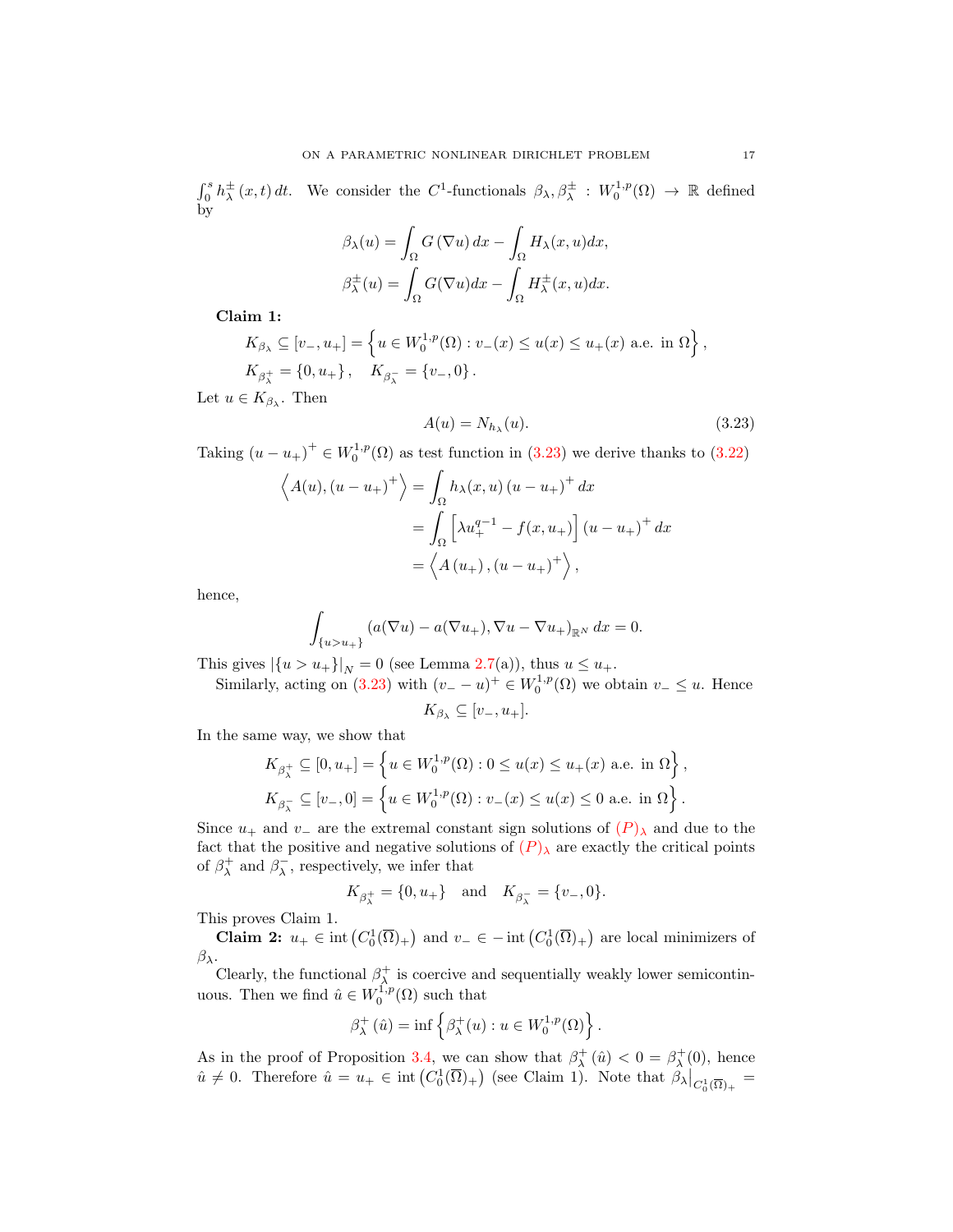$\beta_\lambda^+|_{C_0^1(\overline{\Omega})_+}$ . Then,  $u_+ \in \text{int}(C_0^1(\overline{\Omega})_+)$  is a local  $C_0^1(\overline{\Omega})$ -minimizer of  $\beta_\lambda$  and by virtue of Proposition [2.10](#page-4-1)  $u_+$  is a local  $W_0^{1,p}(\Omega)$ -minimizer of  $\beta_\lambda$ . Similarly, using  $\beta_{\lambda}^-$  instead of  $\beta_{\lambda}^+$ , we obtain the assertion for  $v_-\in$  - int  $(C_0^1(\overline{\Omega})_+)$ . This proves Claim 2.

Without loss of generality, we may assume that  $\beta_{\lambda}(v_{-}) \leq \beta_{\lambda}(u_{+})$  (the analysis is similar if the opposite inequality holds). Furthermore, we may assume that  $u_+$  is an isolated element of  $K_{\beta_{\lambda}}$  (otherwise we have a whole sequence of distinct nontrivial solutions of  $(P)_{\lambda}$  $(P)_{\lambda}$  $(P)_{\lambda}$ ). Then, there exists  $\rho \in (0,1)$  such that  $||v_--u_+||_{W_0^{1,p}(\Omega)} > \rho$ and

$$
\beta_{\lambda}(v_{-}) \leq \beta_{\lambda}(u_{+}) < \inf \left[ \beta_{\lambda}(u) : \|u - u_{+}\|_{W_{0}^{1,p}(\Omega)} = \rho \right] = \eta_{\rho}^{\lambda}
$$
 (3.24)

(see, for example, Aizicovici-Papageorgiou-Staicu [\[1,](#page-23-6) Proof of Proposition 29]). Since  $\beta_{\lambda}$  is coercive it satisfies the PS-condition (see Proposition [2.13\)](#page-7-3). This fact and [\(3.24\)](#page-17-0) permit the application of the Mountain Pass Theorem (Theorem [2.2\)](#page-1-1), which ensures the existence of an element  $y_0 \in W_0^{1,p}(\Omega)$  such that

$$
y_0 \in K_{\beta_\lambda} \subseteq [v_-, u_+]
$$
 (see Claim 1) and  $\eta_\rho^\lambda \le \beta_\lambda(y_0)$ . (3.25)

From [\(3.25\)](#page-17-1) it follows that  $y_0$  is a solution of  $(P)_{\lambda}$  $(P)_{\lambda}$  $(P)_{\lambda}$  (see [\(3.22\)](#page-15-3)) and  $y_0 \notin \{v_-, u_+\}$ (see also [\(3.25\)](#page-17-1)). The nonlinear regularity theory implies that  $y_0 \in C_0^1(\overline{\Omega})$ . Since  $y_0 \in [v_-, u_+] \setminus \{v_-, u_+\}$ , the extremality of  $v_-$  and  $u_+$  implies that  $y_0$  is nodal provided  $y_0 \neq 0$ .

Thanks to Theorem [2.2](#page-1-1) we also have that

<span id="page-17-4"></span><span id="page-17-2"></span><span id="page-17-1"></span><span id="page-17-0"></span>
$$
\beta_{\lambda}(y_0) = \inf_{\gamma \in \Gamma} \max_{0 \le t \le 1} \beta_{\lambda}(\gamma(t)),\tag{3.26}
$$

where  $\Gamma = \left\{ \gamma \in C\left([0,1], W_0^{1,p}(\Omega)\right) : \gamma(0) = v_-, \gamma(1) = u_+ \right\}$ . In order to show the nontriviality of  $y_0$  it suffices to produce a path  $\gamma_* \in \Gamma$  such that  $\beta_\lambda(\gamma_*(t)) \neq 0$  for all  $t \in [0,1]$  (see  $(3.26)$ ).

By means of hypothesis H(f)<sub>1</sub>(iii), given  $\varepsilon > 0$ , we find  $\delta = \delta(\varepsilon) > 0$  such that

 $|f(x, s)| \leq \varepsilon |s|^{q-1}$  for a.a.  $x \in \Omega$  and for all  $|s| \leq \delta$ ,

which implies that

$$
F(x,s) \le \frac{\varepsilon}{q} |s|^q \quad \text{for a.a. } x \in \Omega \text{ and for all } |s| \le \delta. \tag{3.27}
$$

Recall (see Section [2\)](#page-1-0) that  $\partial B_1^{L^q} = \{ u \in L^q(\Omega) : ||u||_{L^q(\Omega)} = 1 \}$  and  $M_q = W_0^{1,q}(\Omega) \cap$  $\partial B_1^{L^q}$ . Defining  $M_q^c = M_q \cap C_0^1(\overline{\Omega})$ , we endow  $M_q$  with the relative  $W_0^{1,p}(\Omega)$ topology and  $M_q^c$  with the relative  $C_0^1(\overline{\Omega})$ -topology. Evidently,  $M_q^c$  is dense in  $M_q$ which implies that  $C([-1,1], M_q^c)$  is dense in  $C([-1,1], M_q)$  as well. We consider the following two sets of continuous paths

$$
\hat{\Gamma}(q) = \{ \hat{\gamma} \in C \left( [-1, 1], M_q \right) : \hat{\gamma}(-1) = -\hat{u}_1(q), \hat{\gamma}(1) = \hat{u}_1(q) \}, \text{(cf. Section 2)},
$$
\n
$$
\hat{\Gamma}_c(q) = \{ \hat{\gamma} \in C \left( [-1, 1], M_q^c \right) : \hat{\gamma}(-1) = -\hat{u}_1(q), \hat{\gamma}(1) = \hat{u}_1(q) \}.
$$

Note that  $\hat{\Gamma}_c(q)$  is dense in  $\hat{\Gamma}(q)$ . Taking into account the variational characterization of the second eigenvalue  $\hat{\lambda}_2(q)$  (see Proposition [2.12\)](#page-6-0), we find  $\hat{\gamma} \in \hat{\Gamma}(q)$  such that

<span id="page-17-3"></span>
$$
\max_{-1 \le t \le 1} \|\nabla \hat{\gamma}(t)\|_{L^q(\Omega)}^q < \hat{\lambda}_2(q) + \frac{\delta}{2}.\tag{3.28}
$$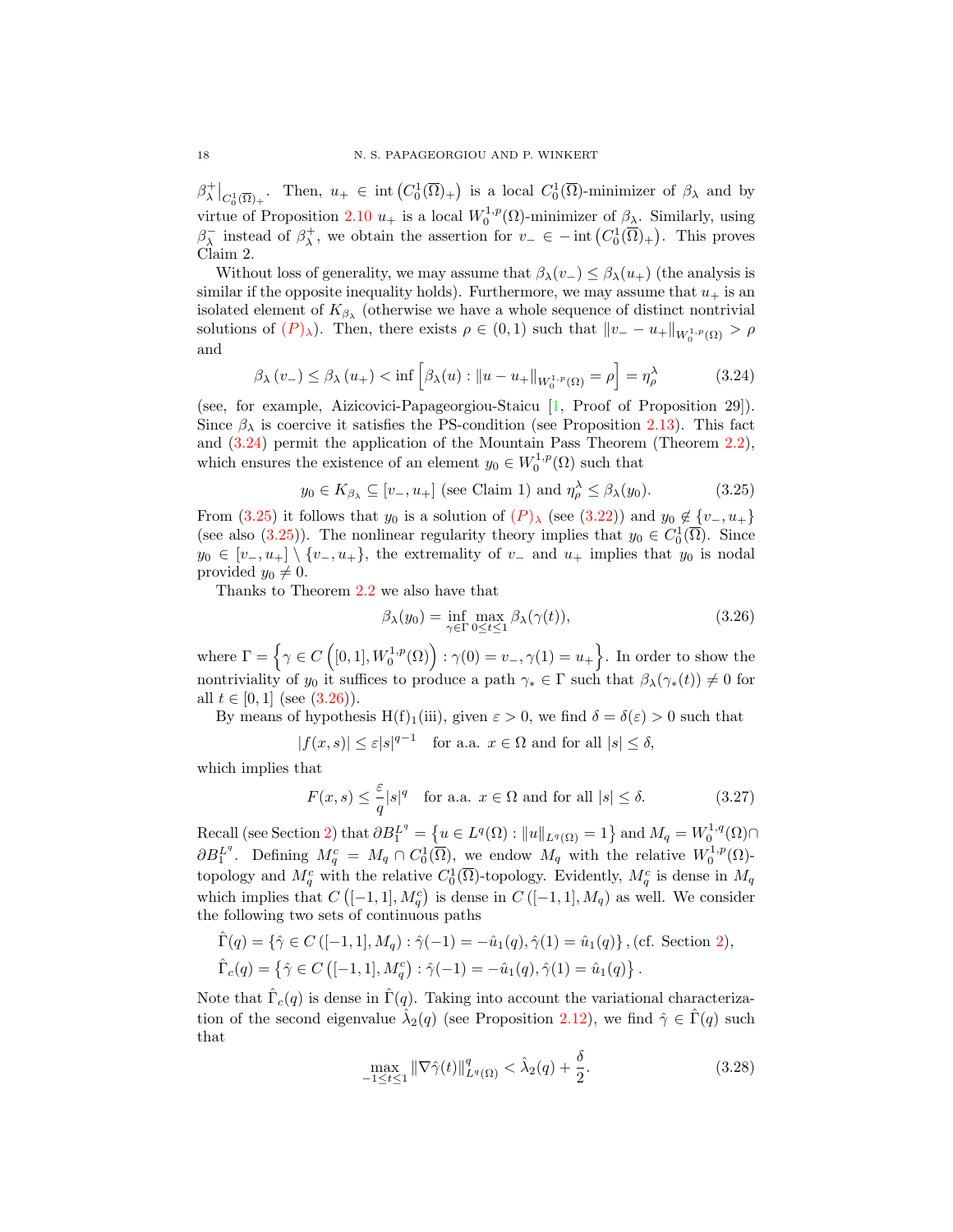The density of  $\hat{\Gamma}_c(q)$  in  $\hat{\Gamma}(q)$  implies that for a given  $\varepsilon > 0$  there exists  $\hat{\gamma}_0 \in \hat{\Gamma}_c(q)$ such that

<span id="page-18-0"></span>
$$
\max_{-1\leq t\leq 1} \|\hat{\gamma}(t)-\hat{\gamma}_0(t)\|_{W_0^{1,q}(\Omega)} < \varepsilon,
$$

from which we derive that

$$
\max_{-1 \le t \le 1} \|\nabla \hat{\gamma}(t) - \nabla \hat{\gamma}_0(t)\|_{L^q(\Omega)} < \varepsilon. \tag{3.29}
$$

Combining [\(3.28\)](#page-17-3) and [\(3.29\)](#page-18-0), there holds, for every  $t \in [-1,1]$ ,

$$
\|\nabla \hat{\gamma}_0(t)\|_{L^q(\Omega)} \le \|\nabla \hat{\gamma}_0(t) - \nabla \hat{\gamma}(t)\|_{L^q(\Omega)} + \|\nabla \hat{\gamma}(t)\|_{L^q(\Omega)}
$$
  

$$
< \varepsilon + \left(\hat{\lambda}_2(q) + \frac{\delta}{2}\right)^{\frac{1}{q}}.
$$

Choosing  $0 < \varepsilon < (\hat{\lambda}_2(q) + \delta)^{\frac{1}{q}} - (\hat{\lambda}_2(q) + \frac{\delta}{2})^{\frac{1}{q}}$ , we obtain

$$
\|\nabla \hat{\gamma}_0(t)\|_{L^q(\Omega)} < \left(\hat{\lambda}_2(q) + \delta\right)^{\frac{1}{q}} \quad \text{for all } t \in [-1, 1],
$$

meaning that

$$
\max_{-1 \le t \le 1} \|\nabla \hat{\gamma}_0(t)\|_{L^q(\Omega)}^q < \hat{\lambda}_2(q) + \delta. \tag{3.30}
$$

Since  $\hat{\gamma}_0$  ([-1, 1])  $\subseteq C_0^1(\overline{\Omega})$  is compact and due to  $u_+ \in \text{int}\left(C_0^1(\overline{\Omega})_+\right), v_- \in -\text{int}\left(C_0^1(\overline{\Omega})_+\right),$ we can find  $\eta \in (0,1)$  such that

<span id="page-18-3"></span><span id="page-18-2"></span><span id="page-18-1"></span>
$$
|\eta u(x)| \le \delta \tag{3.31}
$$

for all  $x \in \overline{\Omega}$ , all  $u \in \hat{\gamma}_0([-1, 1])$ , and  $\eta u \in [v_-, u_+]$  for all  $u \in \hat{\gamma}_0([-1, 1])$ .

First let us suppose that  $q < p$ . Then, thanks to Corollary [2.8,](#page-3-1)  $||u||_{L^q(\Omega)} = 1$ ,  $(3.27), (3.30), (3.31), \text{ and } u \in \hat{\gamma}_0 \left([-1, 1]\right)$  $(3.27), (3.30), (3.31), \text{ and } u \in \hat{\gamma}_0 \left([-1, 1]\right)$  $(3.27), (3.30), (3.31), \text{ and } u \in \hat{\gamma}_0 \left([-1, 1]\right)$  $(3.27), (3.30), (3.31), \text{ and } u \in \hat{\gamma}_0 \left([-1, 1]\right)$  $(3.27), (3.30), (3.31), \text{ and } u \in \hat{\gamma}_0 \left([-1, 1]\right)$  $(3.27), (3.30), (3.31), \text{ and } u \in \hat{\gamma}_0 \left([-1, 1]\right)$ , it follows

$$
\beta_{\lambda}(\eta u) = \int_{\Omega} G(\nabla(\eta u)) dx - \int_{\Omega} H_{\lambda}(x, \eta u) dx
$$
  
\n
$$
\leq c_5 \left( \eta^q \|\nabla u\|_{L^q(\Omega)}^q + \eta^p \|\nabla u\|_{L^p(\Omega)}^p \right) - \frac{\lambda \eta^q}{q} + \int_{\Omega} F(x, \eta u) dx
$$
  
\n
$$
\leq c_5 \left( \eta^q \|\nabla u\|_{L^q(\Omega)}^q + \eta^p \|\nabla u\|_{L^p(\Omega)}^p \right) - \frac{\lambda \eta^q}{q} + \frac{\varepsilon}{q} \eta^q
$$
  
\n
$$
\leq \eta^q \left[ c_5 \left( \hat{\lambda}_2(q) + \delta \right) - \frac{\lambda - \varepsilon}{q} \right] + c_5 \eta^p \|\nabla u\|_{L^p(\Omega)}^p.
$$
\n(3.32)

Since  $\hat{\gamma}_0([-1,1]) \subseteq C_0^1(\overline{\Omega})$  is compact, there exists  $\varepsilon^* > 0$  such that

$$
\|\nabla u\|_{L^p(\Omega)}^p \le \varepsilon^* \quad \text{for all } u \in \hat{\gamma}_0([-1, 1]).
$$

We choose  $\varepsilon > 0$  and  $\delta \in (0, \varepsilon)$  such that  $qc_5\delta + \varepsilon < \lambda - qc_5\hat{\lambda}_2(q)$ . Then, due to [\(3.32\)](#page-18-3), it holds

$$
\beta_{\lambda}(\eta u) \le -\eta^{q} \hat{\varepsilon}^{*} + \eta^{p} \varepsilon^{*} \quad \text{for some } \hat{\varepsilon}^{*} > 0.
$$

Because  $q < p$ , by choosing  $\eta \in (0, 1)$  even smaller if necessary, we get

$$
\beta_{\lambda}(\eta u) < 0 \quad \text{for all } u \in \hat{\gamma}_0([-1, 1]).
$$

If  $q = p$ , the above argument works for  $\lambda > 2qc_5\lambda_2(q)$ .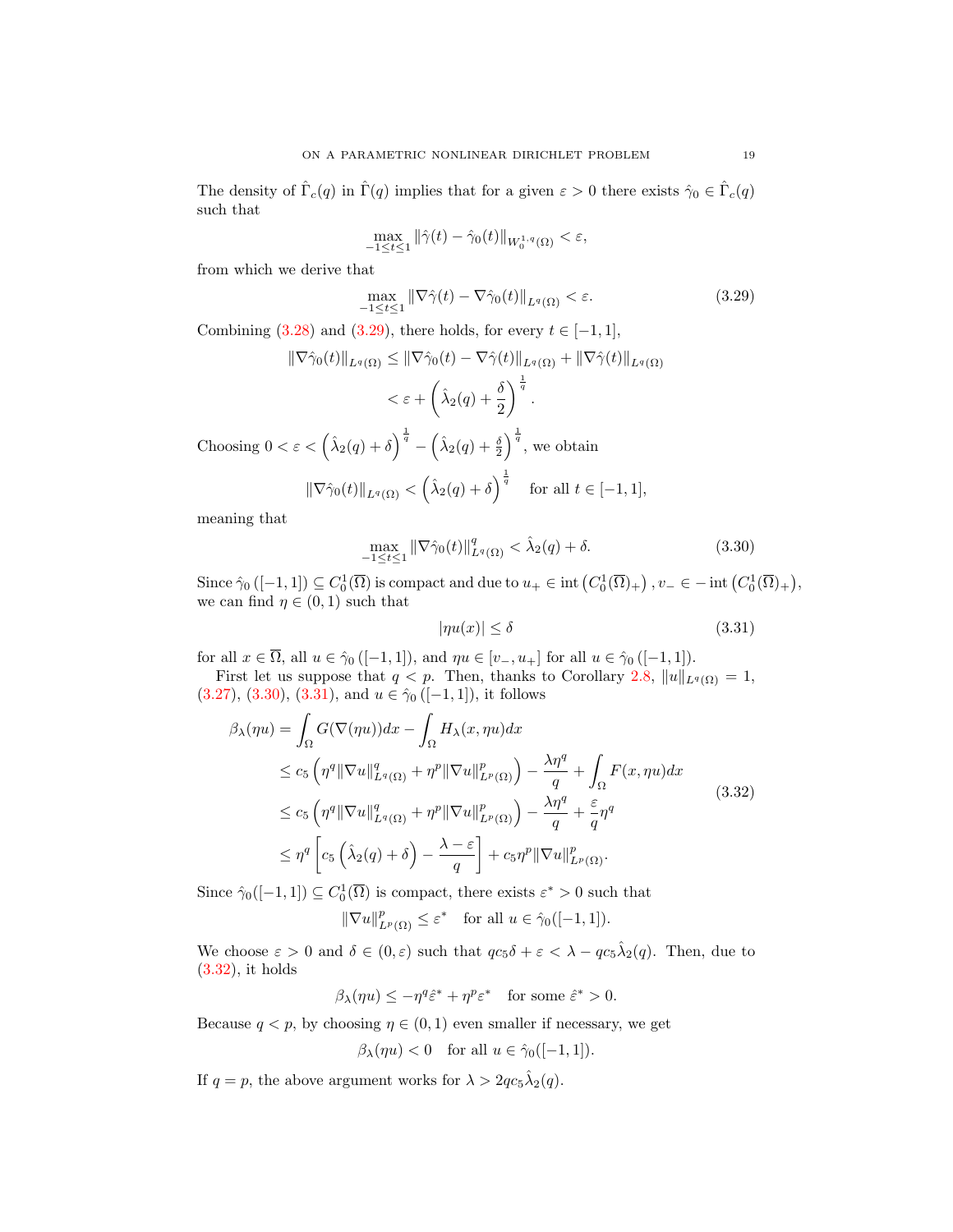Setting  $\gamma_0 = \eta \hat{\gamma}_0$ , we see that  $\gamma_0$  is a continuous path in  $W_0^{1,p}(\Omega)$  (since  $\gamma_0([-1,1]) \subseteq C_0^1(\overline{\Omega})$ ), which connects  $-\eta \hat{u}_1(q)$  and  $\eta \hat{u}_1(q)$  satisfying

<span id="page-19-2"></span><span id="page-19-1"></span><span id="page-19-0"></span>
$$
\left.\beta_{\lambda}\right|_{\gamma_0} < 0. \tag{3.33}
$$

Recalling that  $K_{\beta_{\lambda}^{+}} = \{0, u_{+}\}\$  (see Claim 1), we have

$$
\beta_{\lambda}^{+}(u_{+}) = \inf_{u \in W_{0}^{1,p}(\Omega)} \beta_{\lambda}^{+}(u) < 0 = \beta_{\lambda}^{+}(0) \tag{3.34}
$$

(cf. the proof of Claim 2). Invoking the Second Deformation Lemma (see Lemma [2.3\)](#page-2-0) with  $a = \beta_{\lambda}^+(u_+) < 0 = \beta_{\lambda}^+(0) = b$ , we find a homotopy  $h : [0,1] \times$  $((\beta_{\lambda}^+)^0 \setminus \{0\}) \to (\beta_{\lambda}^+)^0$  such that

<span id="page-19-3"></span>
$$
h\left(1, \left(\beta_{\lambda}^{+}\right)^{0} \setminus \{0\}\right) = \{u_{+}\}\tag{3.35}
$$

(see [\(3.34\)](#page-19-0) and Claim 1) and

$$
\beta_{\lambda}^+(h(t,u)) \le \beta_{\lambda}^+(u) \quad \text{for all } t \in [0,1] \text{ and all } u \in (\beta_{\lambda}^+)^0 \setminus \{0\}. \tag{3.36}
$$

We set  $\gamma_+(t) = (h(t, \eta \hat{u}_1(q)))^+$  for all  $t \in [0,1]$  (see [\(3.33\)](#page-19-1)). Obviously,  $\gamma_+$  is a continuous path in  $W_0^{1,p}(\Omega)$  and we have

$$
\gamma_{+}(0) = (h(0, \eta \hat{u}_{1}(q)))^{+} = \eta \hat{u}_{1}(q)
$$
  

$$
\gamma_{+}(1) = (h(1, \eta \hat{u}_{1}(q))^{+} = u_{+},
$$

due to  $(3.35)$ . Furthermore,  $(3.36)$  and  $(3.33)$  imply that

$$
\beta_\lambda^+(\gamma_+(t)) \le \beta_\lambda^+(\eta \hat{u}_1(q)) < 0 \quad \text{ for all } t \in [0,1].
$$

Hence,  $\beta_{\lambda}^{+}\big|_{\gamma_{+}}$  < 0. If  $W_{+}^{p} = \{u \in W_{0}^{1,p}(\Omega) : u(x) \ge 0$  a.e. in  $\Omega\}$ , then

$$
\beta_{\lambda}|_{W_{+}^{p}} = \beta_{\lambda}^{+}|_{W_{+}^{p}} \text{ and } \text{im } \gamma_{+} \subseteq W_{+}^{p},
$$

which yields

<span id="page-19-4"></span>
$$
\left.\beta_{\lambda}\right|_{\gamma_{+}}<0.\tag{3.37}
$$

In a similar fashion, we produce another continuous path  $\gamma_-\,$  in  $W_0^{1,p}(\Omega)$  which connects  $-\eta \hat{u}_1(q)$  and  $v_$ . Furthermore, we have again

<span id="page-19-5"></span>
$$
\left.\beta_{\lambda}\right|_{\gamma_{-}}<0.\tag{3.38}
$$

We concatenate  $\gamma_-, \gamma_0$ , and  $\gamma_+$  to obtain a continuous path  $\gamma_* \in \Gamma$  such that

$$
\left.\beta_\lambda\right|_{\gamma_*} < 0,
$$

due to [\(3.33\)](#page-19-1), [\(3.37\)](#page-19-4), and [\(3.38\)](#page-19-5). This implies that  $y_0 \neq 0$ , so  $y_0 \in C_0^1(\overline{\Omega})$  is a nodal solution of  $(P)_{\lambda}$  $(P)_{\lambda}$  $(P)_{\lambda}$ .

Now, we can state the following multiplicity result for problem  $(P)_{\lambda}$  $(P)_{\lambda}$  $(P)_{\lambda}$ .

<span id="page-19-6"></span>**Theorem 3.8.** If hypotheses  $H(a)_1$  and  $H(f)_1$  hold and assume

$$
\lambda > \begin{cases} qc_6\hat{\lambda}_2(q) & \text{if } q < p, \\ 2qc_6\hat{\lambda}_2(q) & \text{if } q = p, \end{cases}
$$

then problem  $(P)_{\lambda}$  $(P)_{\lambda}$  $(P)_{\lambda}$  has at least three nontrivial solutions, namely  $u_0 \in \text{int}\left(C_0^1(\overline{\Omega})_+\right)$ ,  $v_0 \in$  $-\text{int}\left(C_0^1(\overline{\Omega})_+\right)$  and a nodal solution  $y_0 \in [v_0, u_0] \cap C_0^1(\overline{\Omega})$ . Furthermore,  $(P)_{\lambda}$  $(P)_{\lambda}$  $(P)_{\lambda}$  has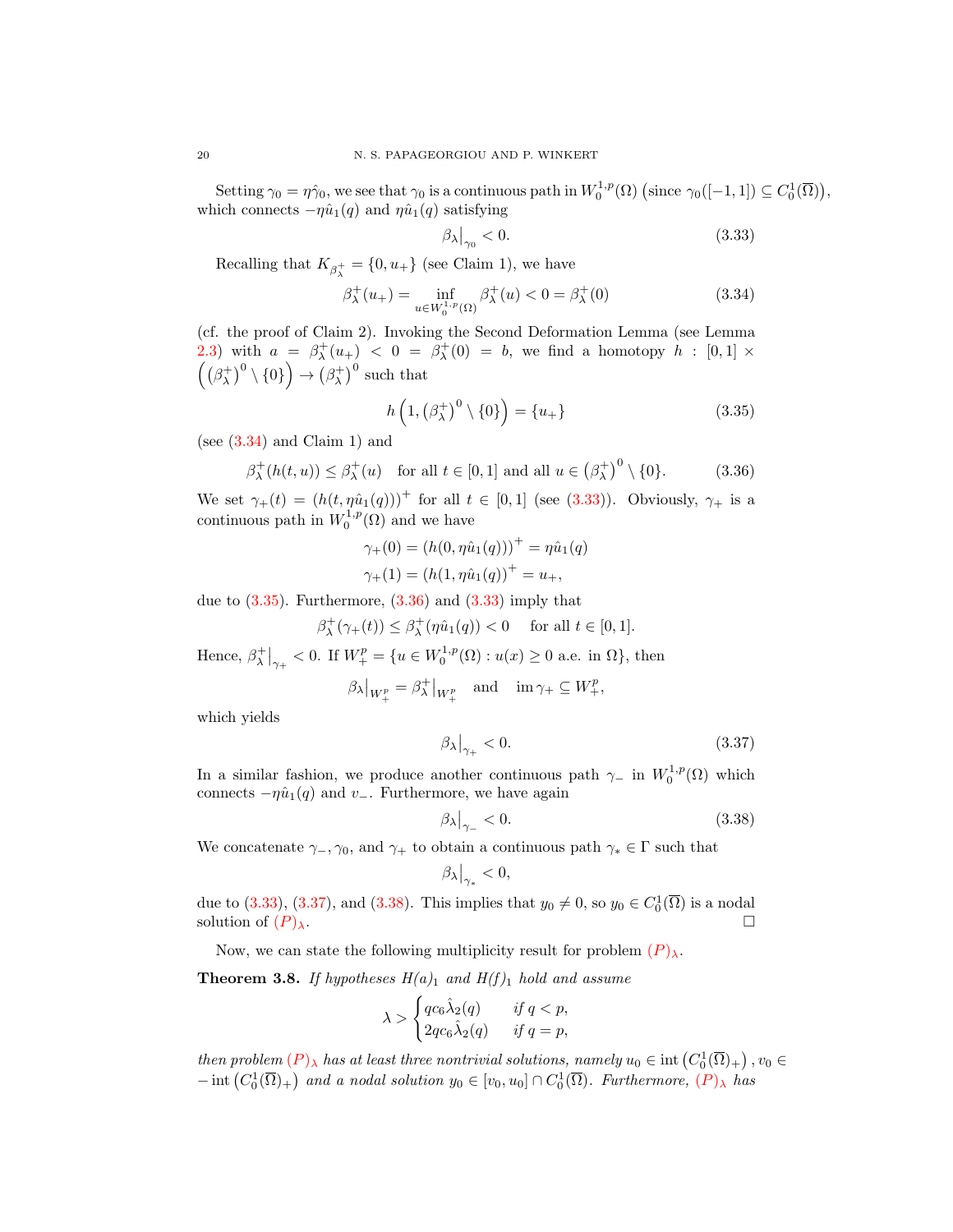a smallest nontrivial positive solution  $u_+ \in \text{int}\left(C_0^1(\overline{\Omega})_+\right)$  and a greatest nontrivial negative solution  $v_-\in$  - int  $(C_0^1(\overline{\Omega})_+)$ .

**Remark 3.9.** Note that if  $q = p$  and  $a(\xi) = ||\xi||^{p-2}\xi$  for all  $\xi \in \mathbb{R}^N$ , then  $c_6 = \frac{1}{2q}$ and consequently  $2qc_6\hat{\lambda}_2(q) = \hat{\lambda}_2(q)$ . Therefore, Theorem [3.8](#page-19-6) recovers the multi-plicity results of [\[2\]](#page-23-0), [\[3\]](#page-23-1), [\[33\]](#page-24-2), [\[34\]](#page-24-11) (where  $p = 2$ ) and [\[5\]](#page-23-2), [\[8\]](#page-23-7), [\[29\]](#page-24-3) (where  $p > 1$ ). In fact, even in this special case, our result is more general than those in the aforementioned works. Indeed, in the semilinear works (i.e.,  $p = 2$ ), the perturbation  $f(x,s) = f(s)$  is either  $C^1$  (see [\[2\]](#page-23-0), [\[3\]](#page-23-1), [\[33\]](#page-24-2)) or Lipschitz continuous (see [\[34\]](#page-24-11)). In the quasilinear works (i.e.,  $p > 1$ , see [\[5\]](#page-23-2), [\[29\]](#page-24-3)), the perturbation  $f(x, s)$  is assumed to have strictly subcritical growth in the variable  $s \in \mathbb{R}$ . In contrast here no growth restriction is imposed on  $f(x, \cdot)$  (see hypothesis H(f)<sub>1</sub>(i)).

<span id="page-20-0"></span>4. THE  $(p, 2)$ -EQUATION

In this section we consider the special case  $a(\xi) = ||\xi||^{p-2}\xi + \xi$  for all  $\xi \in \mathbb{R}^N$ with  $2 < p < \infty$  and  $q = 2$ . Then, problem  $(P)_{\lambda}$  $(P)_{\lambda}$  $(P)_{\lambda}$  becomes

<span id="page-20-2"></span>
$$
-\Delta_p u - \Delta u = \lambda u - f(x, u) \quad \text{in } \Omega,
$$
  

$$
u = 0 \quad \text{on } \partial\Omega.
$$
 (Q)

Applying Morse theory (critical groups), we are going to show that for all  $\lambda > 0$ sufficiently large not being in the spectrum of  $(-\Delta, H_0^1(\Omega))$ , problem  $(Q)_{\lambda}$  $(Q)_{\lambda}$  $(Q)_{\lambda}$  has at least four nontrivial smooth solutions whereby two of them have constant sign and the other ones have changing sign. To do so, we need to strengthen our hypotheses on the perturbation  $f : \Omega \times \mathbb{R} \to \mathbb{R}$  in the following way.

- $H(f)_2$ :  $f: \Omega \times \mathbb{R} \to \mathbb{R}$  is a measurable function such that  $f(x, \cdot) \in C^1(\mathbb{R})$  for a.a.  $x \in \Omega$  and
	- (i)  $|f'_s(x,s)| \leq c|s|^{r-2}$  for a.a.  $x \in \Omega$ , for all  $s \in \mathbb{R}$ , with  $c > 0$ , and  $p < r < p^*$ ;
	- (ii)  $\lim_{s \to \pm \infty} \frac{f(x, s)}{|s|^{p-2} s}$  $\frac{\partial f(x, y)}{\partial s} = +\infty$  uniformly for a.a.  $x \in \Omega$ ;
	- (iii)  $f'_s(x,0) = \lim_{s \to 0} \frac{f(x,s)}{s}$  $\frac{\partial g(s)}{\partial s} = 0$  uniformly for a.a.  $x \in \Omega$ .

<span id="page-20-1"></span>**Remark 4.1.** These hypotheses are similar to those in  $H(f)_1$ . However, we now require that  $f(x, \cdot)$  is differentiable for a.a.  $x \in \Omega$  and exhibits strictly subcritical growth. Note that we can find  $\varepsilon^* > 0$  such that  $s \mapsto \lambda s - f(x, s) + \varepsilon^* |s|^{r-2} s$  is nondecreasing on R for a.a.  $x \in \Omega$ .

We have the following multiplicity theorem for problem  $(Q)_{\lambda}$  $(Q)_{\lambda}$  $(Q)_{\lambda}$ .

**Theorem 4.2.** Let hypotheses  $H(f)_2$  be satisfied and let  $\lambda > \hat{\lambda}_2(2), \lambda \notin \hat{\sigma}(2)$ , then problem  $(Q)_{\lambda}$  $(Q)_{\lambda}$  $(Q)_{\lambda}$  has at least four nontrivial solutions whereby two of them have constant sign, namely  $u_0 \in \text{int}\left(C_0^1(\overline{\Omega})_+\right)$ ,  $v_0 \in -\text{int}\left(C_0^1(\overline{\Omega})_+\right)$ , and two of them have changing sign, namely  $y_0, \hat{y} \in C_0^1(\overline{\Omega})$ .

Proof. Taking into account Theorem [3.8](#page-19-6) we already know the existence of three nontrivial solutions

$$
u_0 \in \text{int}\left(C_0^1(\overline{\Omega})_+\right), v_0 \in -\text{int}\left(C_0^1(\overline{\Omega})_+\right), \text{ and } y_0 \in [v_0, u_0] \cap \in C_0^1(\overline{\Omega}).
$$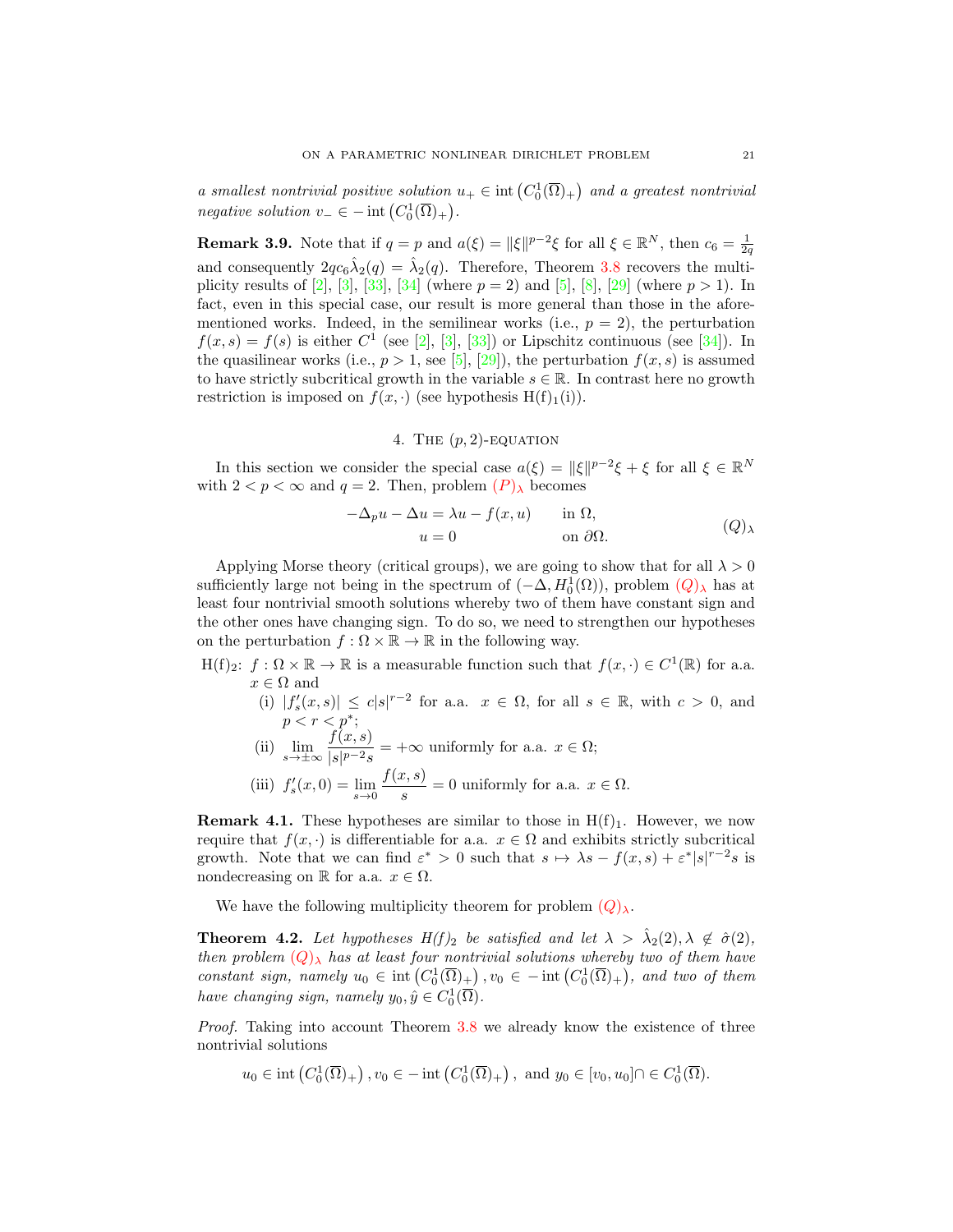Moreover, we may assume that  $u_0, v_0$  are extremal constant sign solutions. In the present case we have  $a(\xi) = ||\xi||^{p-2}\xi + \xi$  for all  $\xi \in \mathbb{R}^N$ . Hence,

$$
\nabla a(\xi) = \|\xi\|^{p-2} \left( I + (p-2) \frac{\xi \otimes \xi}{\|\xi\|^2} \right) + I \quad \text{for all } \xi \in \mathbb{R}^N \setminus \{0\}.
$$

It follows that

$$
(\nabla a(\xi)y, y)_{\mathbb{R}^N} \ge ||y||^2 \text{ for all } \xi, y \in \mathbb{R}^N.
$$

Invoking the tangency principle of Pucci-Serrin [\[31,](#page-24-21) Theorem 2.5.2], we have

$$
v_0(x) < y_0(x) < u_0(x) \quad \text{for all } x \in \Omega. \tag{4.1}
$$

As already observed in Remark [4.1,](#page-20-1) there exists  $\varepsilon^* > 0$  such that

 $s \mapsto \lambda s - f(x, s) + \varepsilon^* |s|^{r-2} s$  is nondecreasing on R for a.a.  $x \in \Omega$ . (4.2) Applying  $(4.1)$  and  $(4.2)$  we derive

$$
-\Delta_p u_0(x) - \Delta u_0(x) + \varepsilon^* u_0(x)^{r-1} = \lambda u_0(x) - f(x, u_0(x)) + \varepsilon^* u_0(x)^{r-1}
$$
  
\n
$$
\geq \lambda y_0(x) - f(x, y_0(x)) + \varepsilon^* |y_0(x)|^{r-2} y_0(x)
$$
  
\n
$$
= -\Delta_p y_0(x) - \Delta y_0(x) + \varepsilon^* |y_0(x)|^{r-2} y_0(x)
$$

almost everywhere in  $\Omega$ . Since  $y_0, u_0 \in C_0^1(\overline{\Omega})$  and  $(4.1)$  holds, we infer from Proposition [2.5](#page-2-2) that

<span id="page-21-3"></span><span id="page-21-0"></span>
$$
y_0 \in \inf_{C_0^1(\overline{\Omega})} [v_0, u_0]. \tag{4.3}
$$

The energy functional of problem  $(Q)_{\lambda}$  $(Q)_{\lambda}$  $(Q)_{\lambda}$ , namely  $\varphi_{\lambda}: W_0^{1,p}(\Omega) \to \mathbb{R}$ , is defined by

$$
\varphi_{\lambda}(u) = \frac{1}{p} \|\nabla u\|_{L^{p}(\Omega)}^{p} + \frac{1}{2} \|\nabla u\|_{L^{2}(\Omega)}^{2} - \frac{\lambda}{2} \|u\|_{L^{2}(\Omega)}^{2} + \int_{\Omega} F(x, u) dx.
$$

Evidently,  $\varphi_{\lambda} \in C^2(W_0^{1,p}(\Omega))$ . Let  $\beta_{\lambda}: W_0^{1,p}(\Omega) \to \mathbb{R}$  be the functional obtained by truncating the reaction of  $(Q)_{\lambda}$  $(Q)_{\lambda}$  $(Q)_{\lambda}$  at  $\{v_0(x), u_0(x)\}\)$  as in the proof of Proposition [3.7.](#page-15-4) We have  $\beta_{\lambda} \in C^{2-0}(W_0^{1,p}(\Omega))$  and

<span id="page-21-2"></span>
$$
\beta_\lambda|_{[v_0, u_0]} = \varphi_\lambda|_{[v_0, u_0]}
$$

(see [\(3.22\)](#page-15-3)). Both functionals are coercive, consequently they satisfy the PScondition (see Proposition [2.13\)](#page-7-3). We consider the homotopy

$$
h(t, u) = t\beta_{\lambda}(u) + (1 - t)\varphi_{\lambda}(u) \quad \text{for all } t \in [0, 1] \text{ and all } u \in W_0^{1, p}(\Omega).
$$

Suppose that we can find  $(t_n)_{n\geq 1} \subseteq [0,1]$  and  $(u_n)_{n\geq 1} \subseteq W_0^{1,p}(\Omega)$  such that

 $t_n \to t, u_n \to y_0$  in  $W_0^{1,p}(\Omega)$  and  $h'_u(t_n, u_n) = 0$  for all  $n \ge 1$ . (4.4)

Then, we have

$$
\Delta_p u_n + \Delta u_n = t_n N_{h_\lambda}(u_n) + (1-t)N_f(u_n)
$$

meaning that

<span id="page-21-1"></span>
$$
-\Delta_p u_n - \Delta u_n = t_n h_\lambda(x, u_n) + (1 - t) f(x, u_n) \quad \text{in } \Omega,
$$
  
\n
$$
u_n = 0 \quad \text{on } \partial\Omega,
$$
\n(4.5)

for all  $n \geq 1$ . From Ladyzhenskaya-Ural'tseva [\[25,](#page-24-16) p. 286] we know that the solutions of  $(4.5)$  are essentially bounded, i.e., there exists  $M_2 > 0$  such that

$$
||u_n||_{L^{\infty}(\Omega)} \leq M_2 \quad \text{for all } n \geq 1.
$$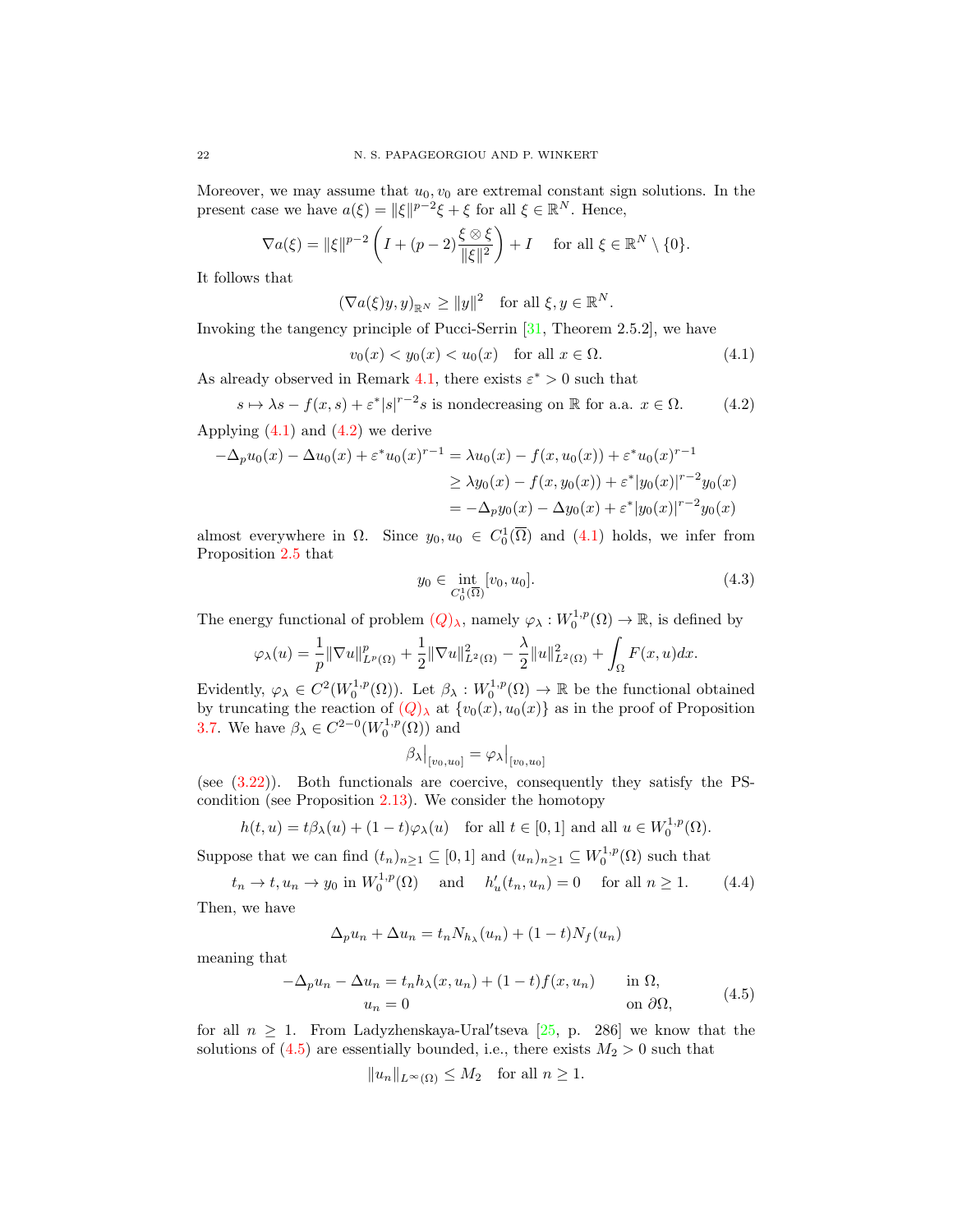Then, the regularity results of Lieberman [\[26,](#page-24-17) p. 320] imply the existence of  $\gamma \in$  $(0, 1)$  and  $M_3 > 0$  such that

$$
u_n \in C_0^{1,\gamma}(\overline{\Omega})
$$
 and  $||u_n||_{C_0^{1,\gamma}(\overline{\Omega})} \leq M_3$  for all  $n \geq 1$ .

Since  $C_0^{1,\gamma}(\overline{\Omega})$  is compactly embedded in  $C_0^1(\overline{\Omega})$ , it follows from [\(4.4\)](#page-21-2) that

$$
u_n \to y_0
$$
 in  $C_0^1(\overline{\Omega})$ .

Due to [\(4.3\)](#page-21-3) we conclude that

$$
u_n \in [v_0, u_0] \setminus \{0\} \quad \text{for all } n \ge n_0.
$$

Hence, the sequence  $(u_n)_{n \ge n_0}$  contains only nodal solutions of  $(Q)_{\lambda}$  $(Q)_{\lambda}$  $(Q)_{\lambda}$  and from there we are done.

Accordingly, we may assume that there exists  $\rho \in (0,1)$  small such that

$$
B_{\rho}(y_0) \cap K_{h(t,0)} = \{y_0\} \text{ for all } t \in [0,1]
$$

with

$$
\overline{B}_{\rho}(y_0) = \left\{ u \in W_0^{1,p}(\Omega) : ||u - y_0|| \le \rho \right\}.
$$

Invoking the homotopy invariance property of critical groups, we have

$$
C_k(\varphi_\lambda, y_0) = C_k(\beta_\lambda, y_0) \quad \text{for all } k \ge 0.
$$
 (4.6)

Owing to the proof of Proposition [3.7](#page-15-4) we know that  $y_0$  is a critical point of  $\beta_{\lambda}$  (i.e.,  $y_0 \in K_{\beta_\lambda}$  of mountain pass type. Therefore, due to Chang [\[10\]](#page-24-25),

<span id="page-22-1"></span><span id="page-22-0"></span>
$$
C_1(\beta_{\lambda},y_0)\neq 0
$$

which combined with [\(4.6\)](#page-22-0) yields

<span id="page-22-3"></span><span id="page-22-2"></span>
$$
C_1(\varphi_\lambda, y_0) \neq 0. \tag{4.7}
$$

Since  $\varphi_{\lambda} \in C^2(W_0^{1,p}(\Omega))$ , from [\(4.7\)](#page-22-1) and Papageorgiou-Smyrlis [\[30\]](#page-24-10), we have

 $C_k(\varphi_\lambda, y_0) = \delta_{k,1}\mathbb{Z}$  for all  $k \geq 0$ 

which thanks to  $(4.6)$  gives

$$
C_k(\beta_\lambda, y_0) = \delta_{k,1} \mathbb{Z} \quad \text{for all } k \ge 0.
$$
 (4.8)

Because of hypothesis  $\lambda > \hat{\lambda}_2(2), \lambda \notin \hat{\sigma}(2)$ , there is a number  $m \geq 2$  such that  $\lambda \in \left(\hat{\lambda}_m(2), \hat{\lambda}_{m+1}(2)\right)$ . Let  $\varepsilon\left(0, \hat{\lambda}_m(2)\right)$ . By virtue of hypothesis H(f)<sub>2</sub>(iii), we find  $\delta = \delta(\varepsilon) > 0$  such that

 $|f(x, s)| \leq \varepsilon |s|$  for a.a.  $x \in \Omega$  and for all  $|s| \leq \delta$ .

It follows that

$$
F(x,s) \le \frac{\varepsilon}{2}s^2 \quad \text{for a.a. } x \in \Omega \text{ and for all } |s| \le \delta. \tag{4.9}
$$

Let  $\Theta_{\lambda}: W_0^{1,p}(\Omega) \to \mathbb{R}$  be the  $C^2$ -functional defined by

$$
\Theta_{\lambda}(u) = \frac{1}{p} \|\nabla u\|_{L^{p}(\Omega)}^{p} + \frac{1}{2} \|\nabla u\|_{L^{2}(\Omega)}^{2} - \frac{\lambda}{2} \|u\|_{L^{2}(\Omega)}^{2}.
$$

Apparently,  $\Theta$  is coercive, hence, it satisfies the PS-condition. Then, from  $(4.9)$ and Chang  $[10,$  Corollary 5.1.25 (p. 336)], we verify that

$$
C_k(\varphi_\lambda, 0) = C_k(\Theta_\lambda, 0) \quad \text{for all } k \ge 0,
$$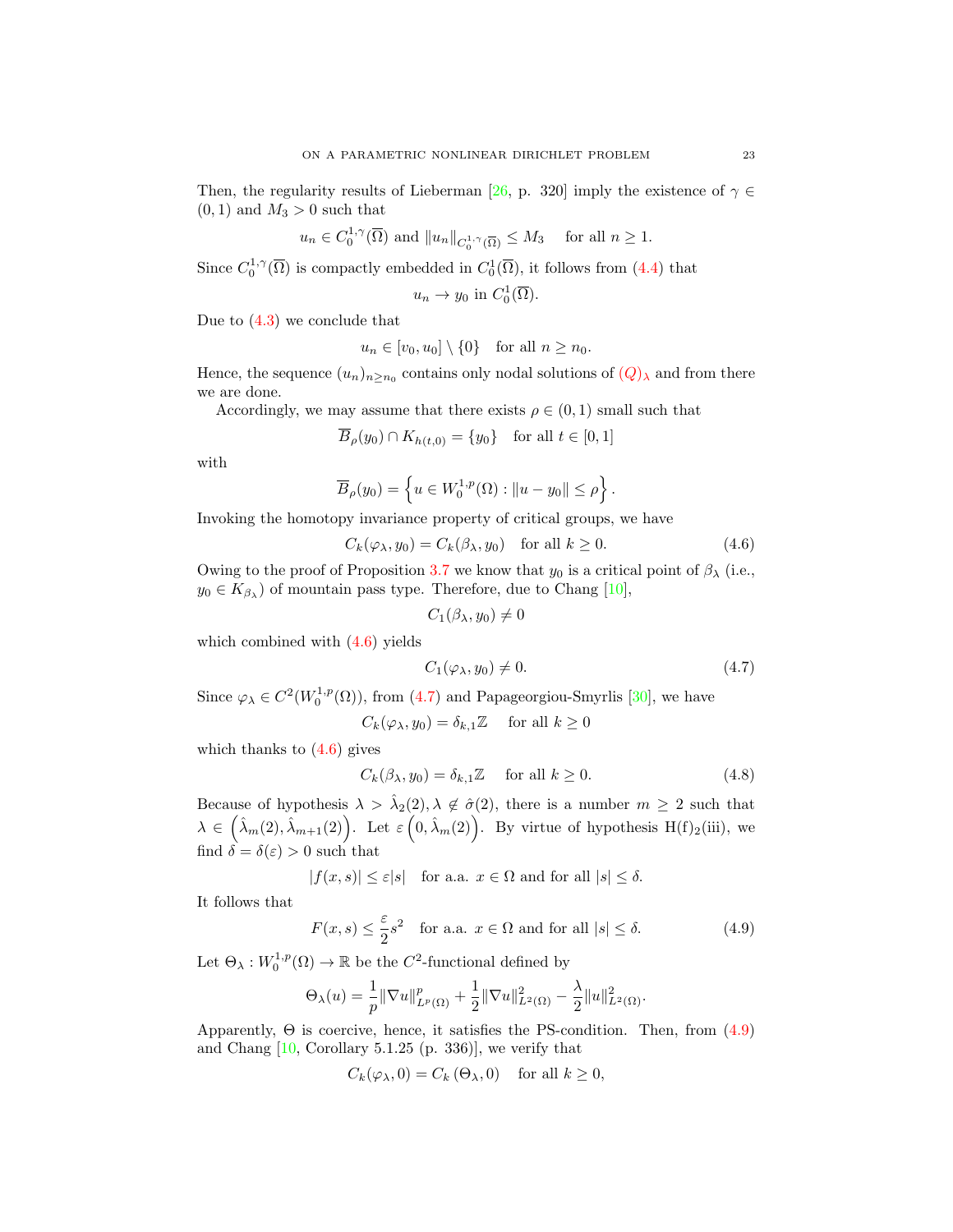which implies (see  $(4.6)$ ) that

<span id="page-23-8"></span>
$$
C_k(\beta_\lambda, 0) = C_k(\Theta_\lambda, 0) \quad \text{for all } k \ge 0.
$$
 (4.10)

By reason of  $\lambda \in \left(\hat{\lambda}_m(2), \hat{\lambda}_{m+1}(2)\right)$  and due to Cingolani-Vannella [\[13,](#page-24-26) Theorem 1.1] one has

$$
C_k(\Theta_\lambda, 0) = \delta_{k, d_m} \mathbb{Z} \quad \text{ for all } k \ge 0,
$$

where  $d_m = \dim \bigoplus_{i=1}^m E(\hat{\lambda}_i(2)) \geq 2$ . Owing to [\(4.10\)](#page-23-8) we derive that

$$
C_k(\beta_\lambda, 0) = \delta_{k, d_m} \mathbb{Z} \quad \text{ for all } k \ge 0.
$$
 (4.11)

From the proof of Proposition [3.7](#page-15-4) (see Claim 2), we know that  $u_0, v_0$  are both local minimizers of  $\beta_{\lambda}$ . Hence

$$
C_k(\beta_\lambda, u_0) = C_k(\beta_\lambda, v_0) = \delta_{k,0} \mathbb{Z} \quad \text{for all } k \ge 0.
$$
 (4.12)

Recalling that  $\beta_{\lambda}$  is coercive, it follows that

$$
C_k(\beta_\lambda, \infty) = \delta_{k,0}\mathbb{Z} \quad \text{for all } k \ge 0.
$$
 (4.13)

Suppose that  $K_{\beta_{\lambda}} = \{0, u_0, v_0, y_0\}$ . Then, from [\(4.8\)](#page-22-3), [\(4.11\)](#page-23-9), [\(4.12\)](#page-23-10), [\(4.13\)](#page-23-11) and the Morse relation  $(2.6)$  with  $t = -1$ , we have

$$
2(-1)^0 + (-1)^1 + (-1)^{d_m} = (-1)^0,
$$

which gives  $(-1)^{d_m} = 0$ , a contradiction. Therefore, we can find  $\hat{y} \in K_{\beta_\lambda}, \hat{y} \notin$  $\{0, u_0, v_0, y_0\}$ . Since  $K_{\beta_{\lambda}} \subseteq [v_0, u_0]$  (see the proof of Claim 1 in the proof of Propo-sition [3.7\)](#page-15-4), one gets  $\hat{y} \in [v_0, u_0] \setminus \{0\}$ . The extremal property of  $u_0$  and  $v_0$  implies that  $\hat{y}$  has changing sign. The nonlinear regularity theory (see [\[25\]](#page-24-16), [\[26\]](#page-24-17)) yields  $\hat{y} \in C_0^1(\overline{\Omega})$ . That finishes the proof.

<span id="page-23-11"></span><span id="page-23-10"></span><span id="page-23-9"></span>
$$
\qquad \qquad \Box
$$

#### **ACKNOWLEDGEMENT**

The authors wish to thank a knowledgeable referee for his/her suggestions and remarks.

#### **REFERENCES**

- <span id="page-23-6"></span>[1] S. Aizicovici, N. S. Papageorgiou, and V. Staicu, Degree theory for operators of monotone type and nonlinear elliptic equations with inequality constraints, Mem. Amer. Math. Soc. 196 (2008), no. 915.
- <span id="page-23-0"></span>[2] A. Ambrosetti and D. Lupo, On a class of nonlinear Dirichlet problems with multiple solutions, Nonlinear Anal. 8 (1984), no. 10, 1145–1150.
- <span id="page-23-1"></span>[3] A. Ambrosetti and G. Mancini, Sharp nonuniqueness results for some nonlinear problems, Nonlinear Anal. 3 (1979), no. 5, 635–645.
- <span id="page-23-3"></span>[4] D. Arcoya and D. Ruiz, The Ambrosetti-Prodi problem for the p-Laplacian operator, Comm. Partial Differential Equations 31 (2006), no. 4-6, 849–865.
- <span id="page-23-2"></span>[5] D. Averna, S. A. Marano, and D. Motreanu, Multiple solutions for a Dirichlet problem with p-Laplacian and set-valued nonlinearity, Bull. Aust. Math. Soc. 77 (2008), no. 2, 285–303.
- <span id="page-23-4"></span>[6] V. Benci, P. D'Avenia, D. Fortunato, and L. Pisani, Solitons in several space dimensions: Derrick's problem and infinitely many solutions, Arch. Ration. Mech. Anal. **154** (2000), no. 4, 297–324.
- <span id="page-23-5"></span>[7] H. Brezis and L. Nirenberg,  $H^1$  versus  $C^1$  local minimizers, C. R. Acad. Sci. Paris Sér. I Math. 317 (1993), no. 5, 465–472.
- <span id="page-23-7"></span>[8] S. Carl and D. Motreanu, Constant-sign and sign-changing solutions for nonlinear eigenvalue problems, Nonlinear Anal. 68 (2008), no. 9, 2668–2676.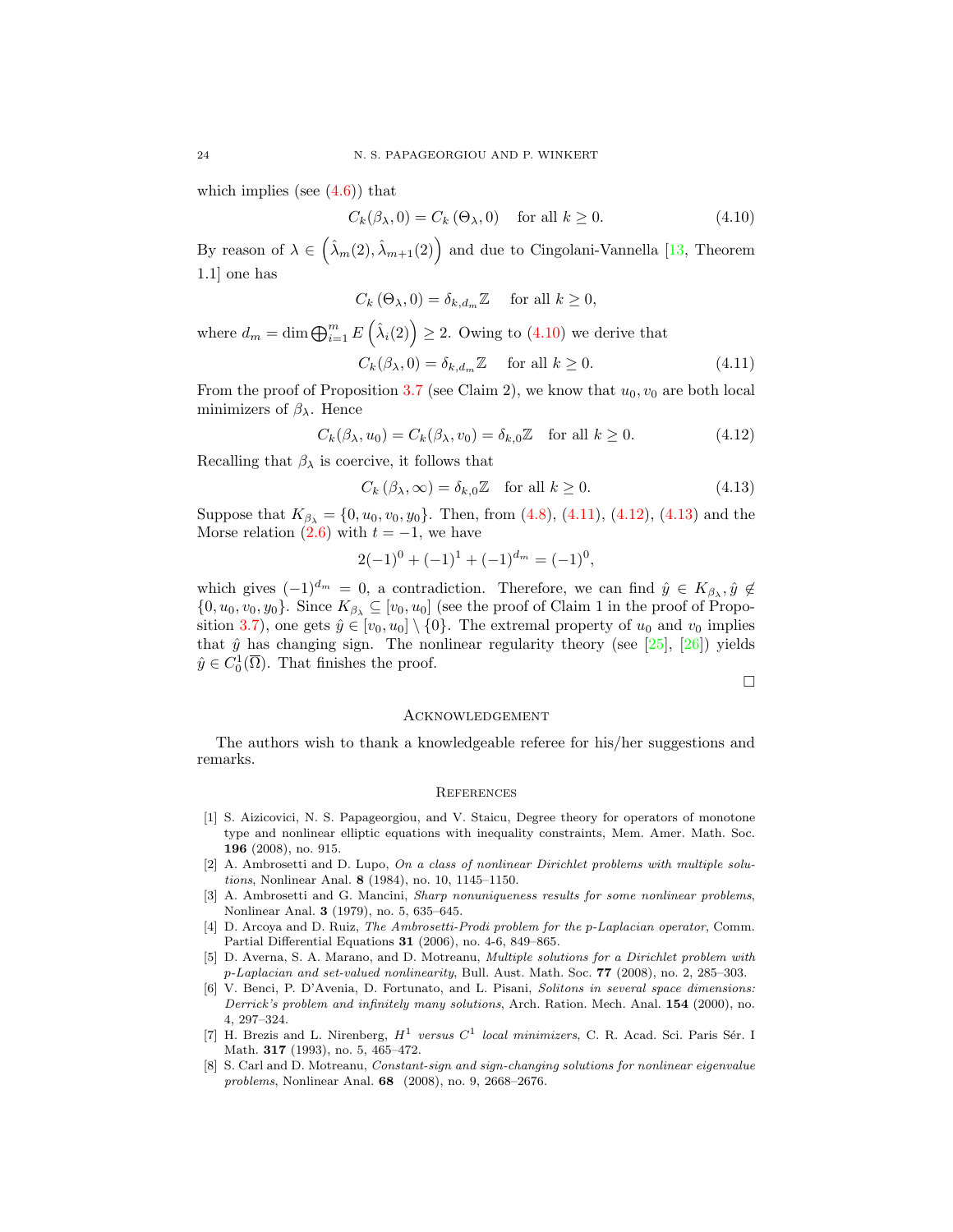- <span id="page-24-20"></span>[9] L. Čaklović, S. J. Li, and M. Willem, A note on Palais-Smale condition and coercivity, Differential Integral Equations 3 (1990), no. 4, 799–800.
- <span id="page-24-25"></span>[10] K.-C. Chang, "Methods in Nonlinear Analysis", Springer-Verlag, Berlin, 2005.
- <span id="page-24-7"></span> $[11]$  L. Cherfils and Y. Il'yasov, On the stationary solutions of generalized reaction diffusion equations with p&q-Laplacian, Commun. Pure Appl. Anal. 4 (2005), no. 1, 9–22.
- <span id="page-24-8"></span>[12] S. Cingolani and M. Degiovanni, Nontrivial solutions for p-Laplace equations with right-hand side having p-linear growth at infinity, Comm. Partial Differential Equations 30 (2005), no. 7-9, 1191–1203.
- <span id="page-24-26"></span>[13] S. Cingolani and G. Vannella, Critical groups computations on a class of Sobolev Banach spaces via Morse index, Ann. Inst. H. Poincaré Anal. Non Linéaire  $20$  (2003), no. 2, 271–292.
- <span id="page-24-12"></span>[14] P. Clément, M. García-Huidobro, R. Manásevich, and K. Schmitt, Mountain pass type solutions for quasilinear elliptic equations, Calc. Var. Partial Differential Equations 11 (2000), no. 1, 33–62.
- <span id="page-24-19"></span>[15] M. Cuesta, D. de Figueiredo, and J.-P. Gossez, The beginning of the Fučik spectrum for the  $p$ -Laplacian, J. Differential Equations 159 (1999), no. 1, 212–238.
- <span id="page-24-4"></span>[16] E. N. Dancer, Counterexamples to some conjectures on the number of solutions of nonlinear equations, Math. Ann. 272 (1985), no. 3, 421–440.
- <span id="page-24-23"></span>[17] J. I. Díaz and J. E. Saá, Existence et unicité de solutions positives pour certaines équations elliptiques quasilinéaires, C. R. Acad. Sci. Paris Sér. I Math. 305 (1987), no. 12, 521–524.
- <span id="page-24-24"></span>[18] N. Dunford and J. T. Schwartz, "Linear Operators. I. General Theory", Interscience Publishers, Inc., New York, 1958.
- <span id="page-24-22"></span>[19] M. Filippakis, A. Kristály, and N. S. Papageorgiou, *Existence of five nonzero solutions with* exact sign for a p-Laplacian equation, Discrete Contin. Dyn. Syst. 24 (2009), no. 2, 405-440.
- <span id="page-24-6"></span>[20] M. E. Filippakis, D. O'Regan and N. S. Papageorgiou, Positive solutions and bifurcation phenomena for nonlinear elliptic equations of logistic type: the superdiffusive case, Commun. Pure Appl. Anal. 9 (2010), no. 6, 1507–1527.
- <span id="page-24-14"></span>[21] J. P. García Azorero, I. Peral Alonso, and J. J. Manfredi, Sobolev versus Hölder local minimizers and global multiplicity for some quasilinear elliptic equations, Commun. Contemp. Math. 2 (2000), no. 3, 385–404.
- <span id="page-24-18"></span>[22] L. Gasiński and N. S. Papageorgiou, "Nonsmooth Critical Point Theory and Nonlinear Boundary Value Problems", Chapman & Hall/CRC, Boca Raton, FL, 2005.
- <span id="page-24-5"></span>[23] L. Gasiński and N. S. Papageorgiou, "Nonlinear Analysis", Chapman & Hall/CRC, Boca Raton, FL, 2006.
- <span id="page-24-0"></span>[24] M. E. Gurtin and R. C. MacCamy, On the diffusion of biological populations, Math. Biosci. 33 (1977), no. 1-2, 35–49.
- <span id="page-24-16"></span>[25] O. A. Ladyzhenskaya and N. N. Ural'tseva, "Linear and Quasilinear Elliptic Equations", Academic Press, New York, 1968.
- <span id="page-24-17"></span>[26] G. M. Lieberman, The natural generalization of the natural conditions of Ladyzhenskaya and Ural' tseva for elliptic equations, Comm. Partial Differential Equations 16 (1991), no. 2-3, 311–361.
- <span id="page-24-9"></span>[27] E. Medeiros and K. Perera, Multiplicity of solutions for a quasilinear elliptic problem via the cohomological index, Nonlinear Anal. 71 (2009), no. 9, 3654–3660.
- <span id="page-24-13"></span>[28] D. Motreanu and N. S. Papageorgiou, Multiple solutions for nonlinear Neumann problems driven by a nonhomogeneous differential operator, Proc. Amer. Math. Soc. 139 (2011), no. 10, 3527–3535.
- <span id="page-24-3"></span>[29] E. H. Papageorgiou and N. S. Papageorgiou, A multiplicity theorem for problems with the p-Laplacian, J. Funct. Anal. 244 (2007), no. 1, 63–77.
- <span id="page-24-10"></span>[30] N. S. Papageorgiou and G. Smyrlis, On nonlinear nonhomogeneous resonant Dirichlet equations, Pacific J. Math. 264 (2013), no. 2, 421–453.
- <span id="page-24-21"></span>[31] P. Pucci and J. Serrin, "The Maximum Principle", Birkhäuser Verlag, Basel, 2007.
- <span id="page-24-1"></span>[32] M. Struwe, A note on a result of Ambrosetti and Mancini, Ann. Mat. Pura Appl. (4) 131 (1982), 107–115.
- <span id="page-24-2"></span>[33] M. Struwe, "Variational Methods", Springer-Verlag, Berlin, 2008.
- <span id="page-24-11"></span>[34] M. Sun, Multiplicity of solutions for a class of the quasilinear elliptic equations at resonance, J. Math. Anal. Appl. 386 (2012), no. 2, 661–668.
- <span id="page-24-15"></span>[35] P. Winkert, Local  $C^1(\overline{\Omega})$ -minimizers versus local  $W^{1,p}(\Omega)$ -minimizers of nonsmooth functionals, Nonlinear Anal. 72 (2010), no. 11, 4298–4303.